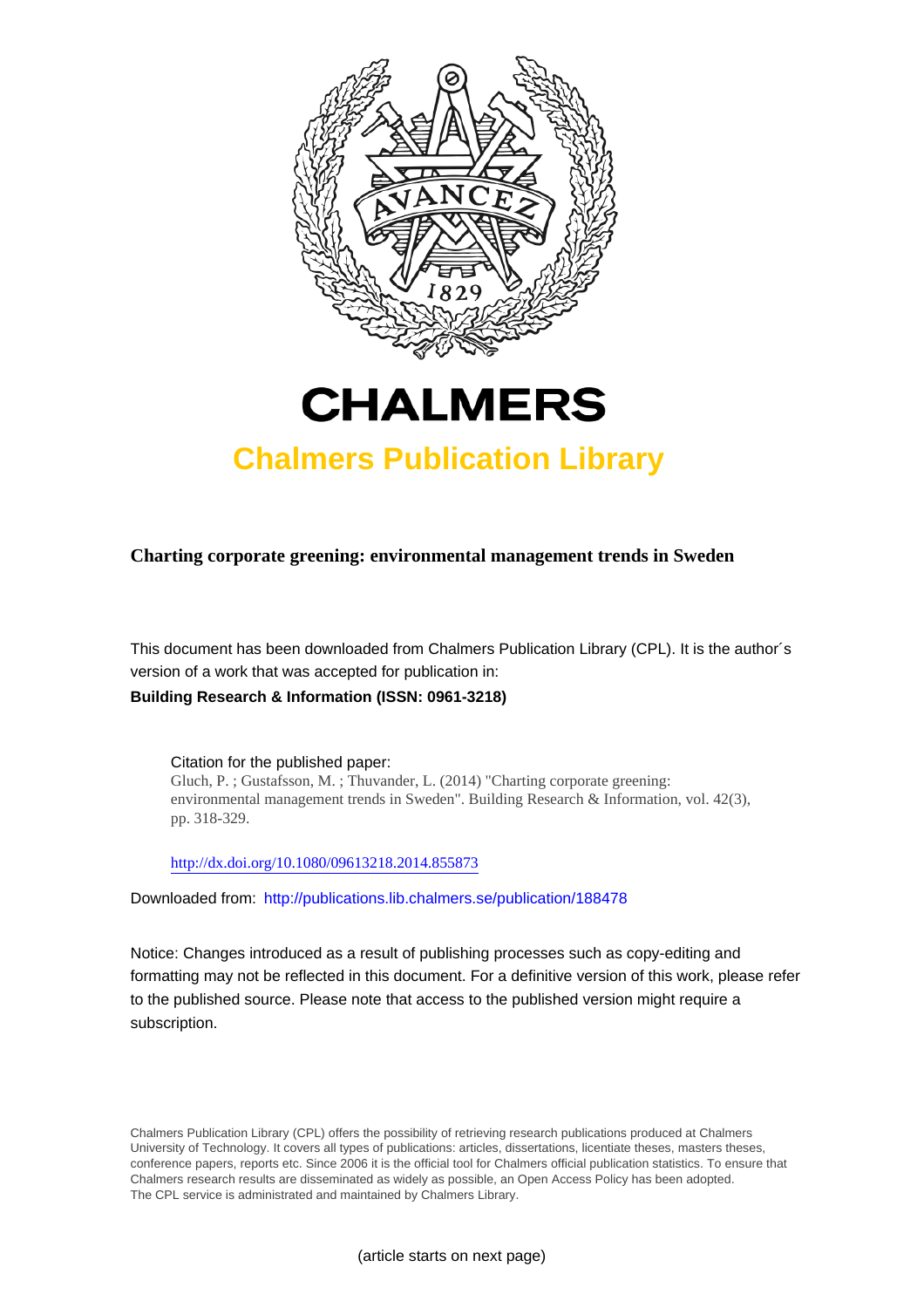# **Charting corporate greening: Environmental Management Trends in Sweden**

Pernilla Gluch<sup>a</sup>, Mathias Gustafsson<sup>a</sup>, Liane Thuvander<sup>b\*</sup>, Henrikke Baumann<sup>c</sup>

*<sup>a</sup> Division of Construction Management, Department of Civil and Environmental Engineering, Chalmers University of Technology, Sven Hultins gata 8, 41296 Göteborg, Sweden pernilla.gluch@chalmers.se mathias.gustafsson@chalmers.se*

*<sup>b</sup> Department of Architecture, Chalmers University of Technology, Sven Hultins gata 6, 41296 Göteborg, Sweden liane.thuvander@chalmers.se Telephone: +46-31-772 2266*

*c Division of Environmental Systems Analysis, Department of Energy and Environment, Chalmers University of Technology, Rännvägen 6B, 41296 Göteborg, Sweden henrikke.baumann@chalmers.se*

\*Corresponding author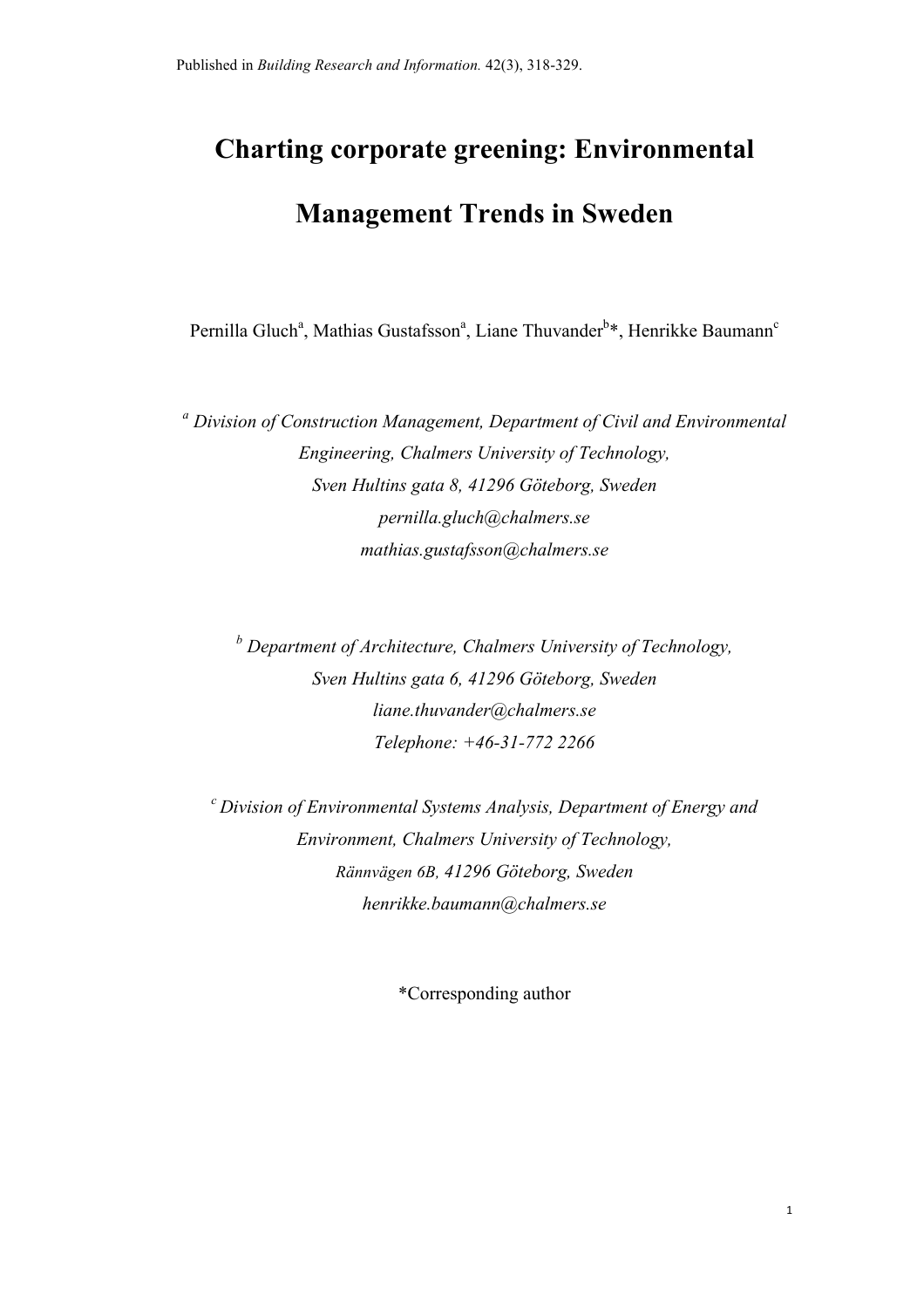# **Going Green: Environmental Management Trends in Sweden**

#### **Abstract**

Three surveys of the Swedish construction industry were carried out in 2002, 2006 and 2010. With the aim to provide insights regarding long-term environmental work in the construction industry, trends and significant changes in corporate environmental management and performance are identified and discussed. The results show that environmental work in Sweden has become institutionalized as a strategic part of the companies' business, environmental management activities are integrated within the companies' work practices, and the companies show a greater maturity as well as raised ambitions in their environmental actions. Although, the companies perceive less legislative force, the pressure from, and need for cooperation with, a larger variety of stakeholders and across disciplines has increased. Environmental management systems are adopted on a wide front, meaning that the work relies on self-surveillance and voluntary actions. A consolidation of environmental management within the companies, but also an emerging business niche of environmental expert consultancy, is observed. Despite extensive environmental efforts in the Swedish construction industry the effects on competitiveness and financial performance seem unclear implying that there are other justifications for change than financial and legal justifications.

**Keywords:** corporate environmental management, environmental performance, attitudes, trends, change, questionnaire survey, Sweden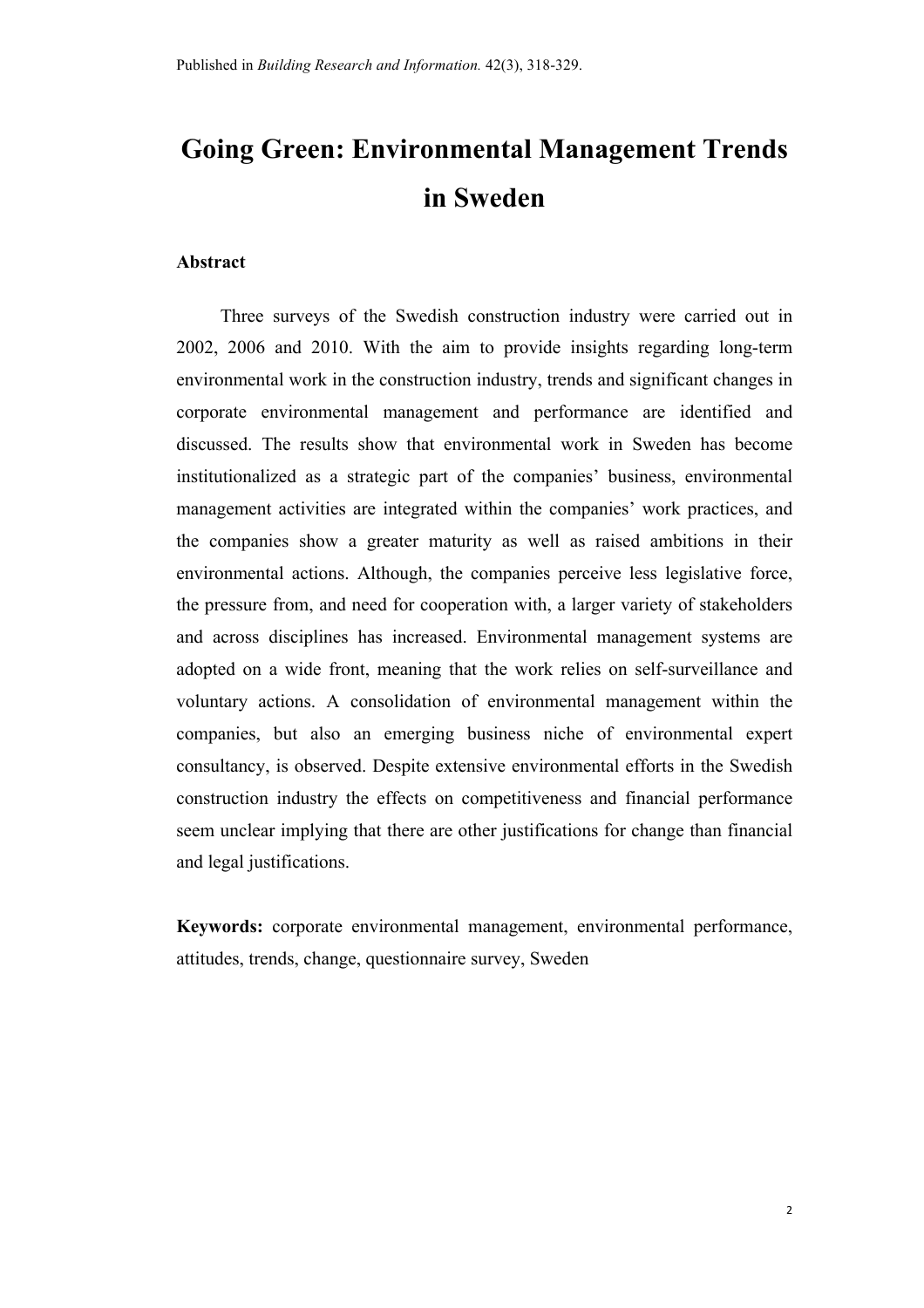# **1. Introduction**

In recognizing that main barriers for sustainable building lie within policy, process and social aspects rather than in technology (Häkkinen & Belloni, 2011; Oreszczyn & Lowe, 2010), researchers have pointed to a need to pay increased attention to actions and attitudes towards greening of industry among built environment professionals (Phua, 2013; Summerfield & Lowe, 2012; Whyte & Sexton, 2011; Feige, et al., 2011; Hoffman & Henn, 2008). During recent years, several surveys covering the built environment professionals' perceptions of the management of green construction have been carried out in for example Sweden (Isaksson, et al., 2009), Finland (Häkkinen & Belloni, 2011), Singapore (Hwang & Tan, 2010), China (Zhang, et al., 2011), Hungary (Màlovics, et al., 2011), and US and Korea (Son, et al., 2009). The surveys have in common that they have identified major institutional and organisational barriers that hinder the industry's progress towards sustainability. Hwang and Tan (2010, p. 347) describe it as a 'vicious cycle' of high costs, lack of client demands, lack of R&D, and lack of collaborative efforts and communication between various stakeholders. The latter has, in terms of stakeholder participation and collaborative learning, also been emphasised in the work by Kaatz, et al. (2006, 2005). Moreover, despite increased research and industry efforts and more stringent regulative environmental measures, policies, standards and codes, researchers claim that work practices in the construction industry have only marginally been affected (eg. Pan & Garmston, 2012; Häkkinen & Belloni, 2011; Ryghaug & Sørensen, 2009; Sayce, et al., 2007). It has even been questioned if built environment professionals due to conflicting institutional and epistemological logics currently frame and address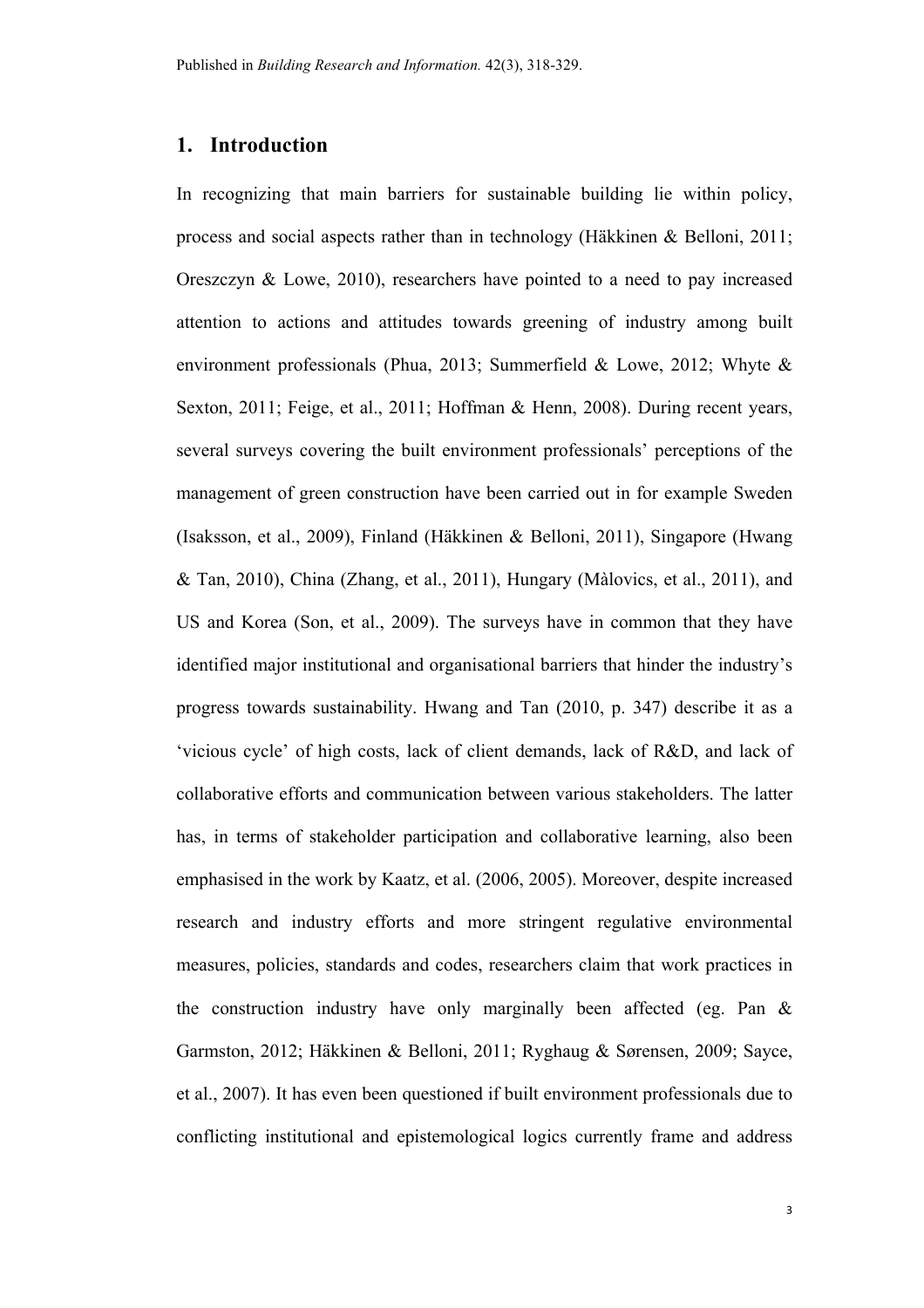the sustainability issue at all (Hill, et al., 2013).

In sum, research depicts a rather negative view regarding the construction industry's ability to manage sustainable development. Based on the literature review one can ask: is the construction industry really not progressing within this field?

Although there are several studies that address the change of environmental management in construction (for overviews see Summerfield & Lowe, 2012; Cole, 2011; Marsh, et al., 2010; Kibert, 2007), few surveys seem to have collected empirical data over a long period of time. Thus, empirical evidence supporting the assumption of the construction industry's lack of environmental action seems to be missing. Given that many of the initiatives taken by various stakeholders within the industry depart from this assumption it is therefore important to scrutinize it by tracking the greening of the construction industry over time.

In order to track environmental development in the Swedish construction industry, this paper utilizes three environmental barometer surveys, carried out in 2002 (Baumann, et al., 2003), 2006 (Gluch, et al., 2007) and 2010 (Gluch, et al., 2011). Each survey covers the prior four years, meaning that a total period of twelve years is taken into account, from 1998 to 2010. Based on environmental managers' perceptions of their companies' activities and actions the aim of this paper is to identify and discuss trends in corporate environmental management in the Swedish construction industry. The term *construction industry* is here used in a broad sense, including architect firms, building engineering and design consultancies, construction companies, and property and real estate companies.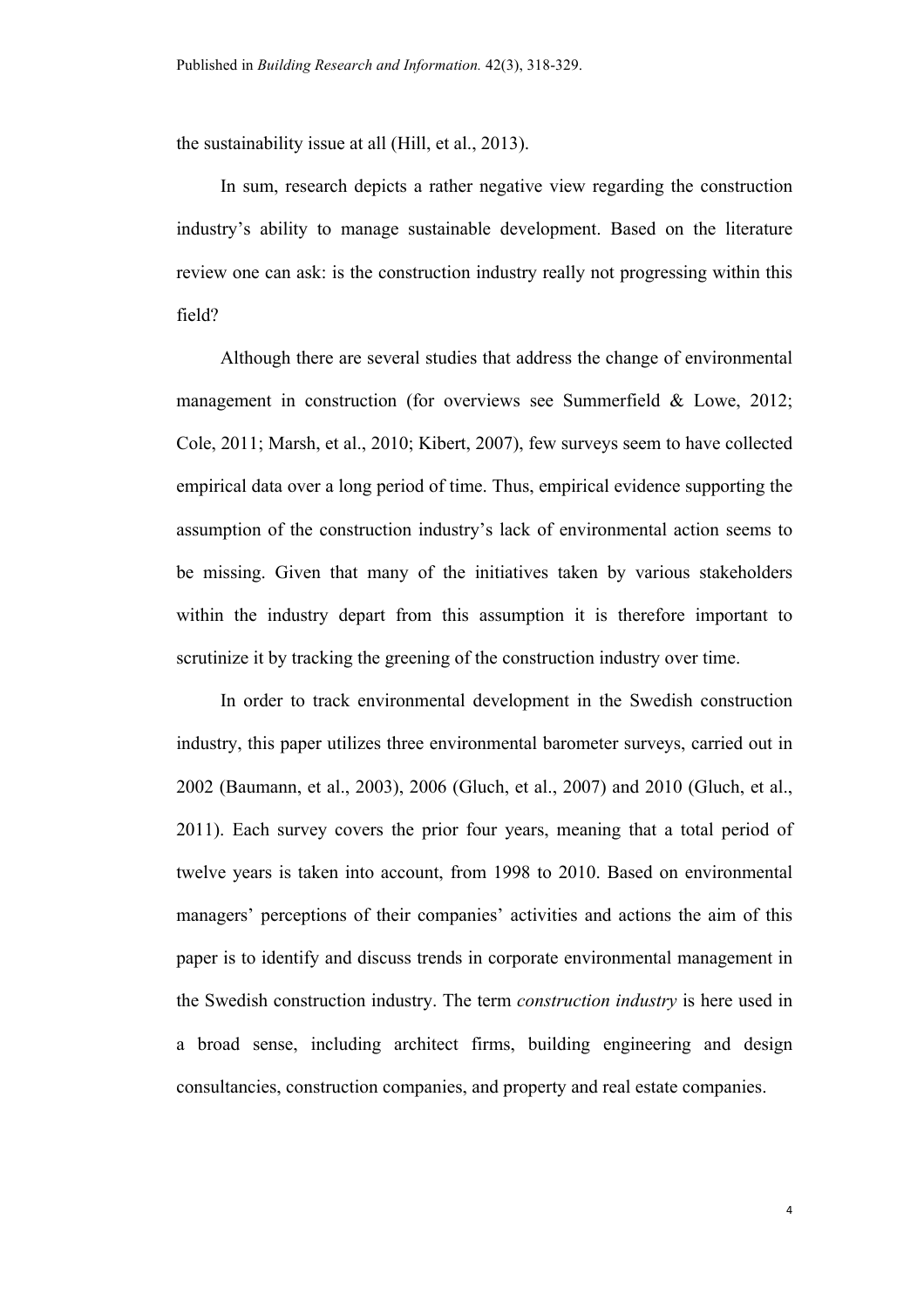# **2. Method**

#### **2.1 Data collection**

Three surveys were carried out in 2002, 2006 and 2010 as total surveys comprising the entire population of companies within building engineering and design, construction, and property and real estate with at least 50 employees, and architect companies with at least 20 employees (table 1). The companies were selected from Statistics Sweden's business register according to the Swedish Industrial Classification industry codes (SNI, corresponding to the European industrial activity classification–NACE).<sup>1</sup>

#### [Insert table here] 1

There are differences in the population size, with about 15% less companies in the 2010 survey, table 1. One explanation is a change in the data collection method, from a paper to an electronic questionnaire in 2010. In the electronic questionnaire, the respondents were able to drop-out and some e-mails bounced which led to a smaller final population.

# **2.2 Preparation of questionnaires**

A first *Environmental Barometer survey* was carried out for the Swedish manufacturing industry in 1993 (Terrvik, 1994). The barometer rapidly grew into a Nordic, then a European survey, called the International Business Environmental Barometer (IBEB) survey (for an overview, see Baumann, et al., 2002). The general structure of the surveys covers the industry's environmental challenge, its response to this challenge, and results from measures taken.

The first barometer for the Swedish construction industry in 2002 was a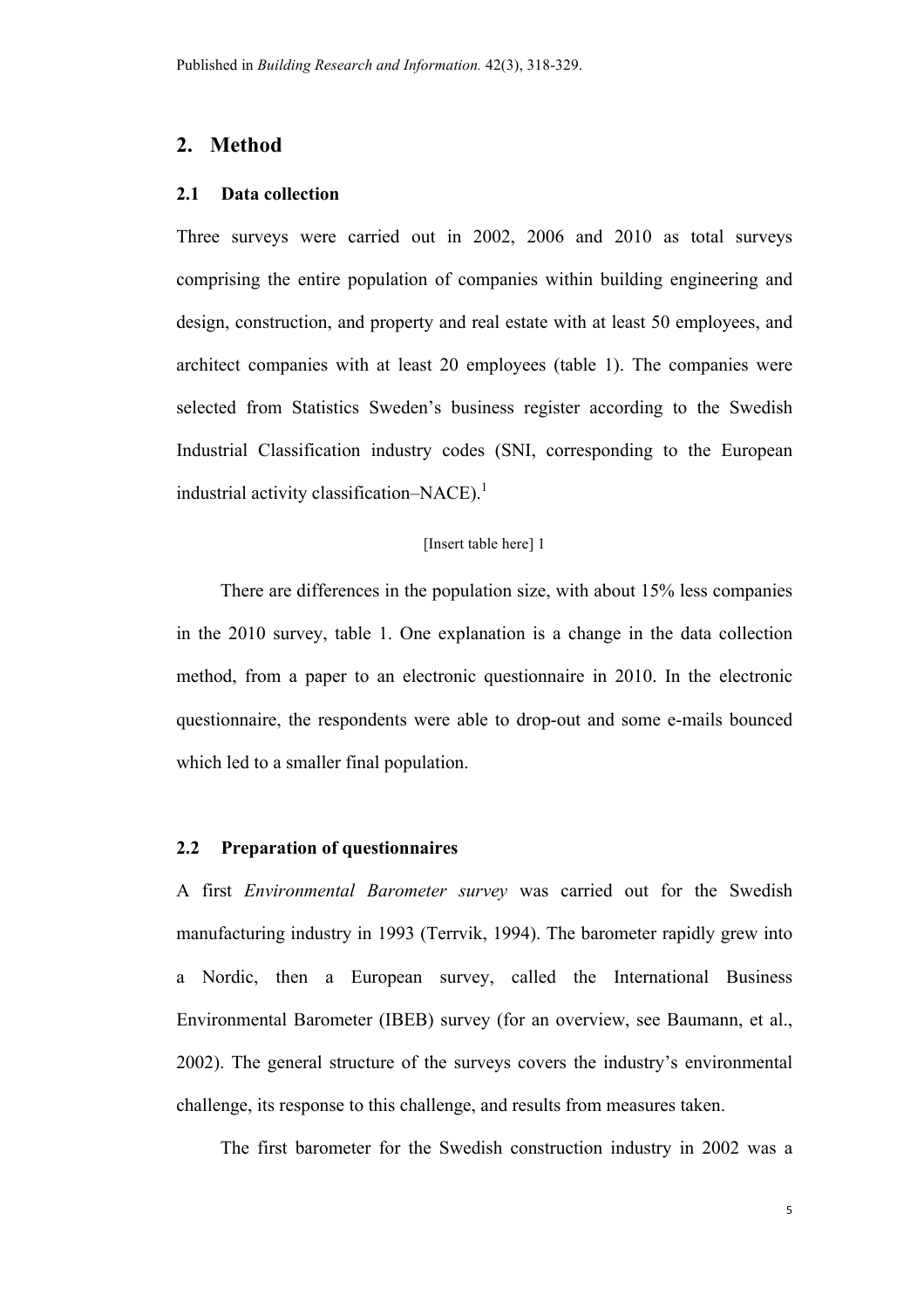modified version of this general *Environmental Barometer survey* (Nilsson & Hellström, 2001; Terrvik, 1994). In the 2006 survey, minor adjustments were made based on the experiences from 2002 survey. Changes mostly concerned wording, for example, "client/customer" instead of "consumer." In 2010, some minor adjustments were made based on experiences from the two previous surveys but also because the questionnaire was distributed electronically instead of on paper. The main difference was that there was no longer a need to ask the respondents for general company information since those data were already available in the register from Statistics Sweden. The aim and scope of all the surveys has been consistent over time. Keeping the questionnaire as similar as possible has been a deliberate move in order to be able to make comparisons over time.

The questions measured the opinion of the respondents by using a Likert scale with a four- to seven-point range<sup>2</sup>, a binary scale only allowing yes or no answers and questions concerning demographic and more general and descriptive information.

The questionnaires were pretested on practitioners; an instructive cover letter together with detailed contact information and multiple reminders were sent out; and the reasons why some respondents failed to respond were investigated and analysed in order to decrease possible systematic bias. In a survey that aims to assess peoples' attitudes and values there is always a risk that the respondent gives answers that reflects how it ought to be rather than how it is in order to appear good. Possible bias from this should therefore be considered when interpreting the results.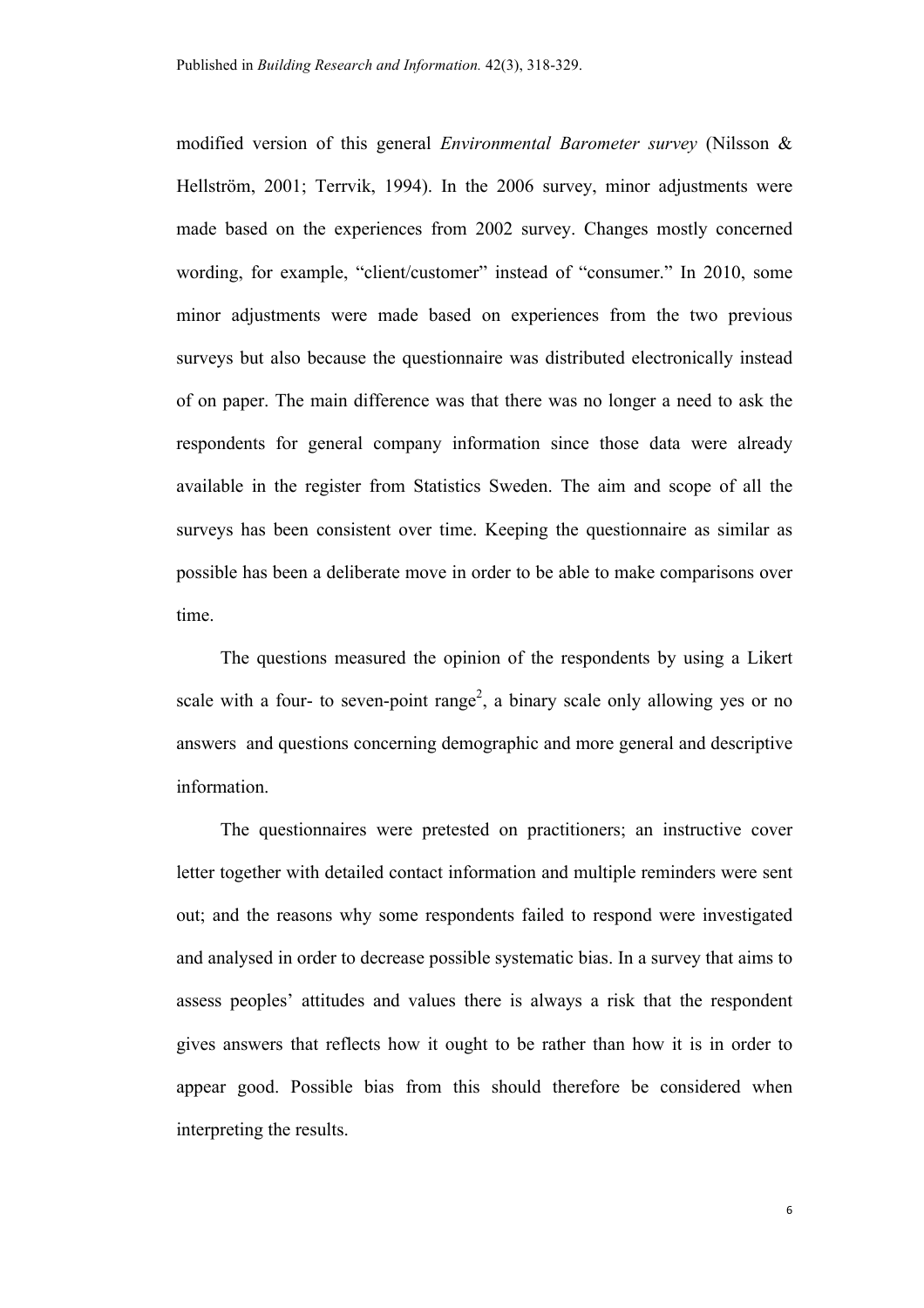#### **2.3 Data analysis**

Data have been compiled and analysed with the aim of identifying significant changes over time. In the surveys of 2002 and 2006, the data were entered manually, stored in and analysed by using the statistical data program SPSS®. In the 2010 survey, the data were entered by the respondents directly into the database of the online software SurveyMonkey<sup>TM</sup>. From there, the data were exported and analysed in SPSS®.

To enable analysis over time, data from all three surveys have been merged into one data set with the 2006 survey as reference. The 2006 survey has the most questions and functions well as a link to both the 2002 and 2010 surveys. For Likert scale variables, mean values have been calculated and one-way analysis of variance (ANOVA) was performed, followed by post hoc tests to test for differences between the surveys. For dichotomous variables (binary scale), crosstabulation has been chosen for detailed analysis.

# **3. Results**

In the following section, results related to the main themes of the survey are presented: these themes are *stakeholder influence*, *corporate response to meet environmental challenges*, *business effects from taken measures*, and *perceived obstacles*.

#### **3.1 Stakeholder influence**

Together with managers, clients are seen as the most influential stakeholders on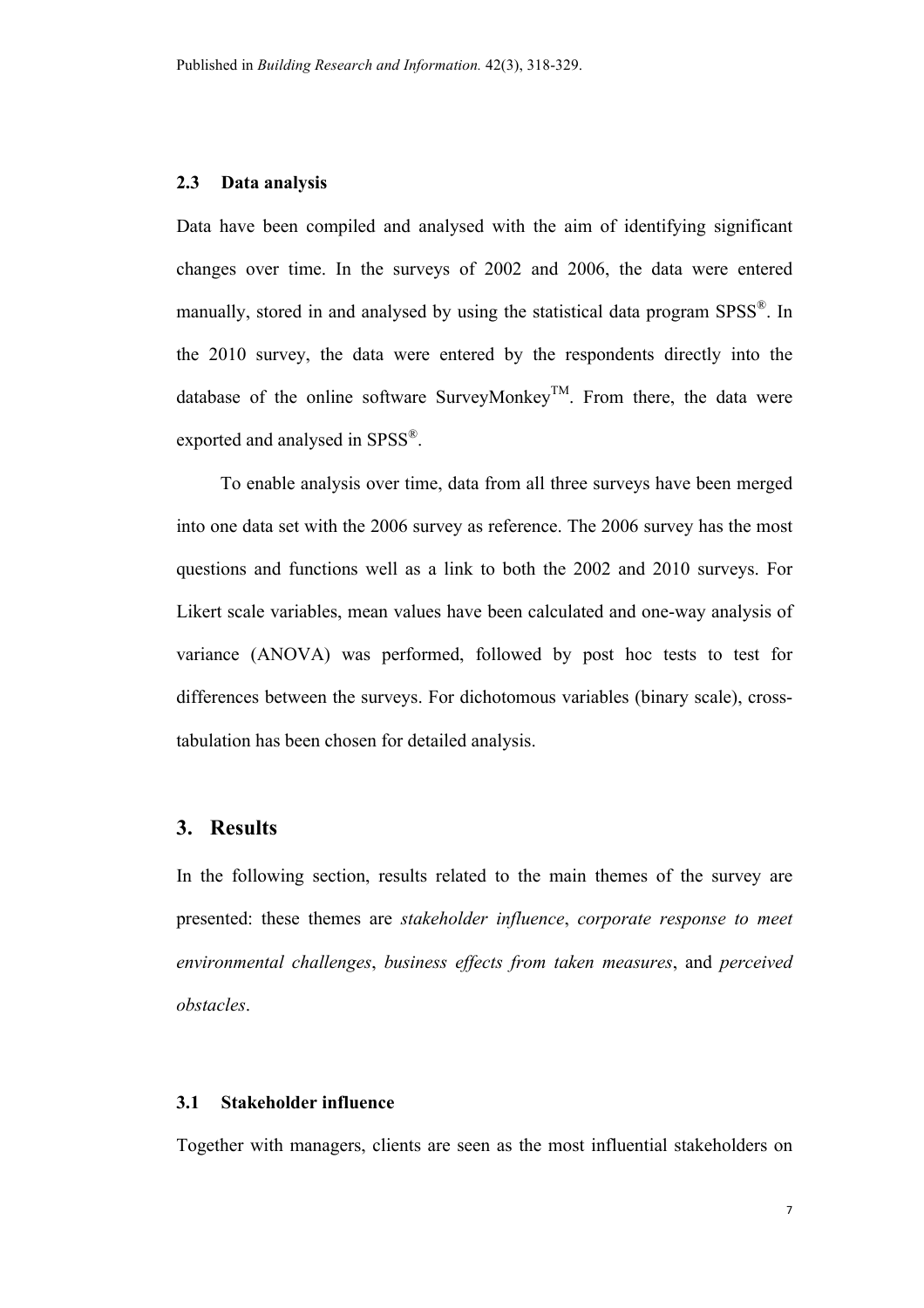companies' environmental work in all three surveys. Also, the end customer and the employees are considered important stakeholders. Overall, in 2010, a larger variety of stakeholders are perceived as having influence on the companies' environmental work than in the previous surveys. For about half of the stakeholders, the degree of influence has significantly changed, mostly during the period 2006 to 2010. Most of the changes are a significant increase in perceived influence, but for some stakeholders, there is a significant decrease, for example influence from environmental authorities and owners/shareholders (see table 2).

#### [Insert table here] 2

Seen from an environmental research and knowledge perspective, in the 2002 and 2006 surveys it was noticed that research institutions, environmental organizations, mass media and politicians were perceived as having a very low influence on the companies' environmental work. In 2010, this seems to have changed. With politicians excepted, these stakeholders are now perceived to have a significantly increasing influence. Other stakeholders with a significant change of influence are local citizens/groups, which were perceived to have very little influence on the companies' environmental work in the 2002 and 2006 surveys but are now considered more influential.

There is also a significantly increasing trend whereby financial actors, especially banks and controlling entities such as accountants, are perceived as more influential than previously.

# *3.1.1 Identified trends*

Related to stakeholder pressure on corporate environmental change, the following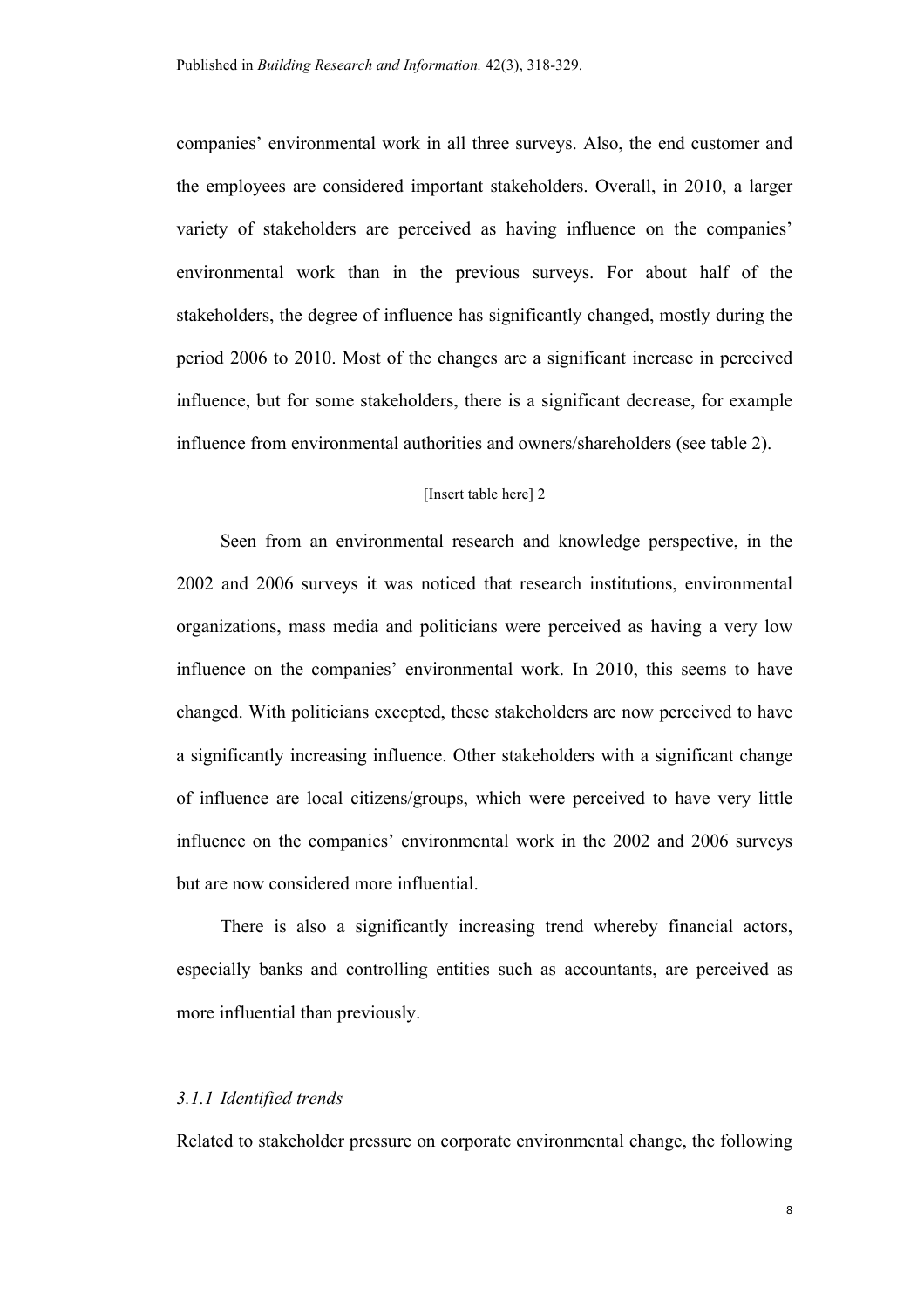trends can be identified:

- Increased influence from a broader range of stakeholders
- Knowledge intensive and communicative actors increases in importance
- Companies perceive less institutional pressure from authorities
- Increased influence by financial stakeholders.

#### **3.2 The companies' response to the environmental challenge**

# *3.2.1 Technical measures*

Waste separation has been the most common measure to reduce the environmental impact of the Swedish construction industry during the last twelve years (see table 3). However, compared to 2002 and 2006, all respondents in the 2010 survey reported a higher level of activity concerning all kinds of technical measures. All technical measures show a significant increase, except measures for the *substitution of hazardous substances,* which has neither increased nor decreased.

#### [Insert table here] 3

In both 2002 and 2006, many of the companies reported 'energy' as the major problem for the sector to handle. Despite this, less than half of the companies were acting to reduce their energy use in production (35% in 2002 and 45% in 2006) and the energy use from products/services (42% in 2002), table 3. A significant change appears in 2010, as 75% state that they have reduced energy use from products/services and 85% in production. Also, in 2010 there is a change from mostly handling already-generated waste to include measures to minimize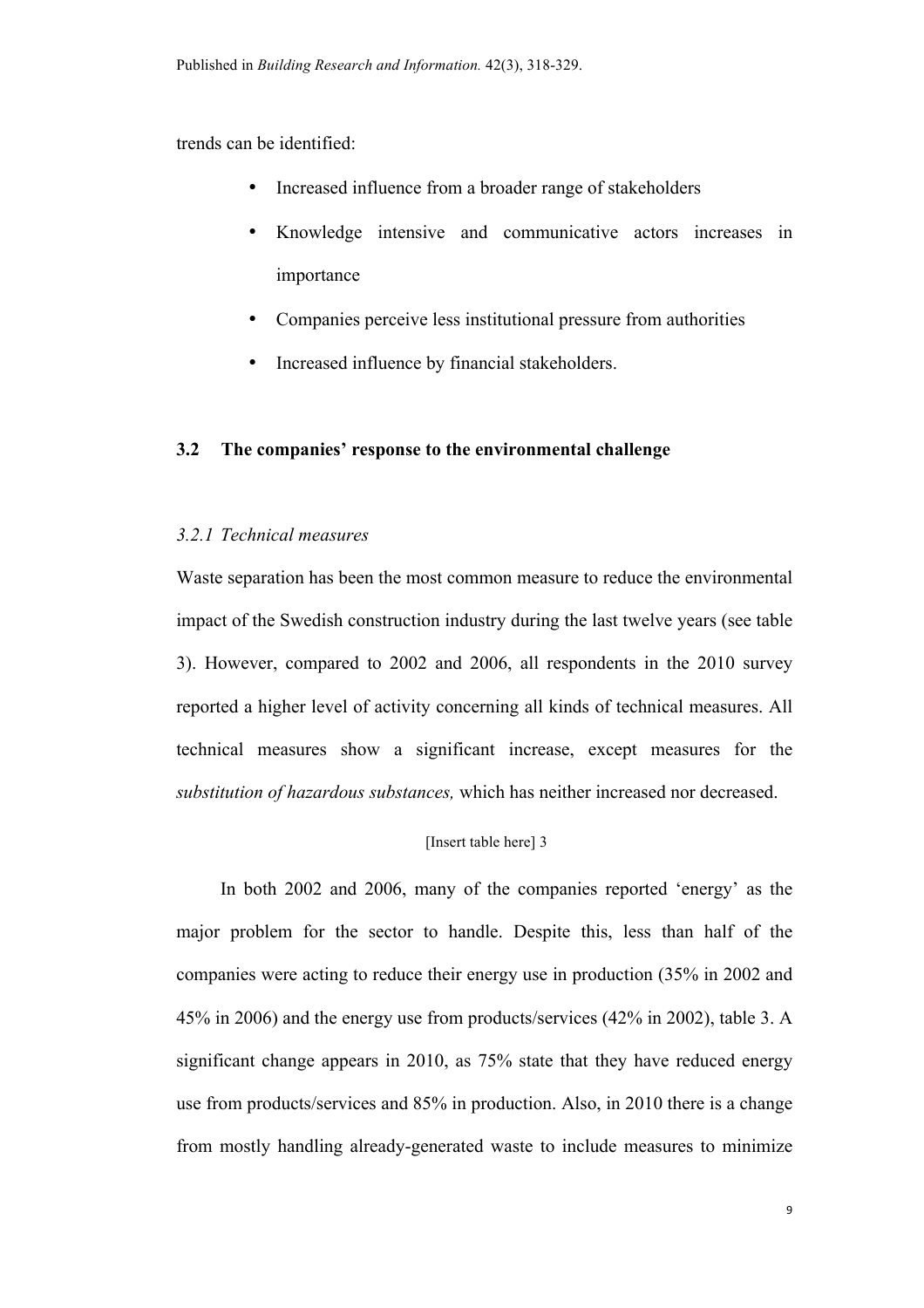and prevent waste. Environmental projects are becoming more popular within the companies, as are space management and the implementation of cleaner technology. Thus, environmental work has become more than waste separation.

#### *3.2.2 Managerial measures*

The results show that many of the companies within the construction industry work in accordance with an environmental management system (EMS). There was a considerable increase in the percentage of companies that adopted EMS as a way of working between 2002, when 46% had an EMS, and 2006 when 70% had one. In 2010 about 73% of the companies had an EMS.

In all three surveys, companies' most frequent activity was to set up an environmental policy. The results show a significant increase over time for about half of the environmental management activities (table 4). Notable is that measures taken are foremost related to and part of the consolidation and completion of EMS routines. Companies have, for example, implemented routines to ensure observance of environmental laws (significant increase from 74% in 2002 to 88% in 2010), they have set up measurable environmental goals (significant increase from 69% in 2002 to 84% in 2010), as well as established an order of accountability (significant increase from 69% in 2002 to 83% in 2006 and stabilized 2010).

#### [Insert table here] 4

A majority of the companies claim to have set measurable environmental goals, but fewer have measured the actual environmental performance. The situation has, however, improved over time, from 25% in 2002 to 35% in 2006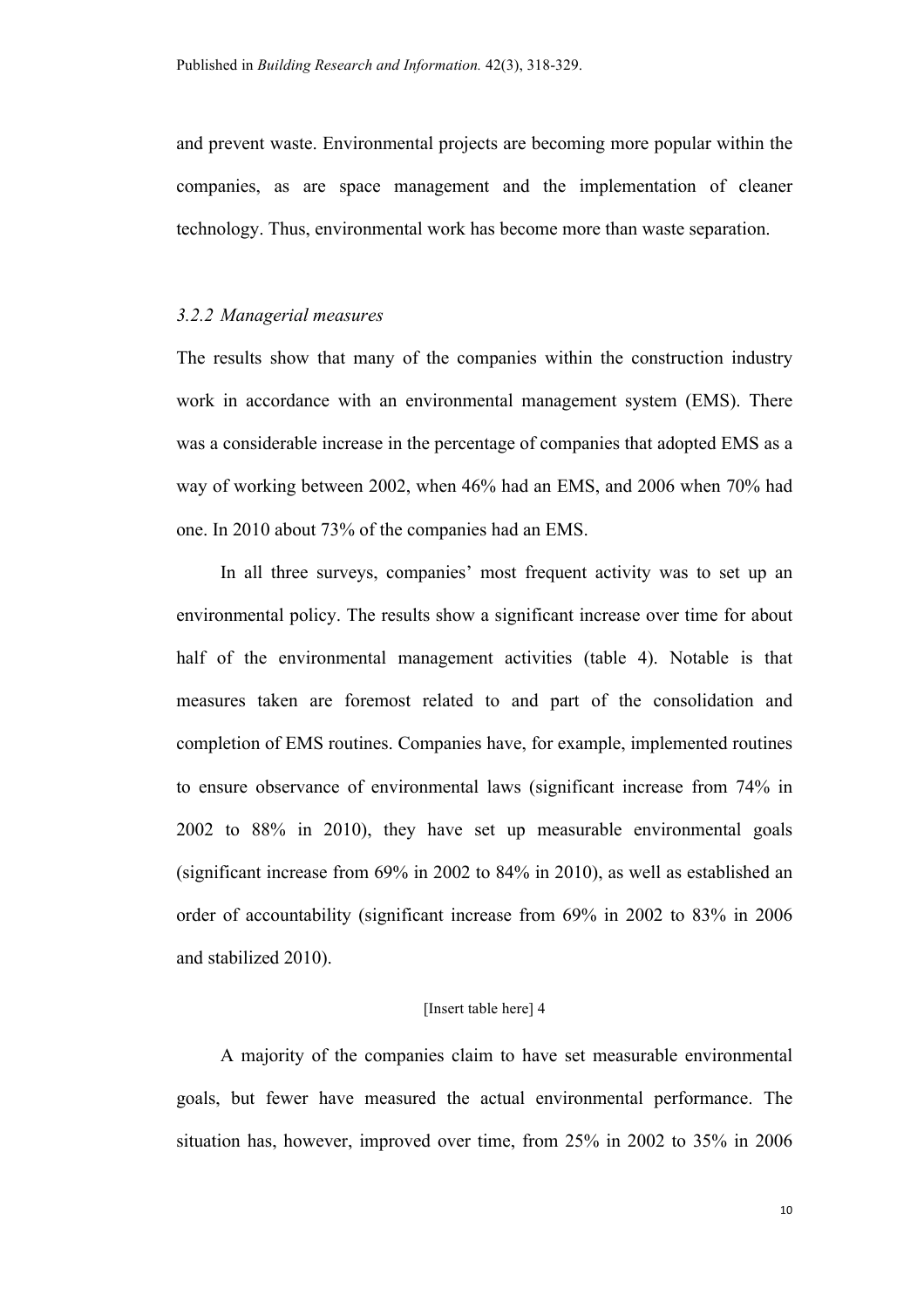and 52% in 2010, a significant trend over the whole period.

Also, environmental audits are done on a more regular basis (the results show a significant increase from 49% in 2002 to 70% in 2010). Integrating HSE data in annual reports shows a similar trend with a significant 25% increase for the whole surveyed period. Benchmarking is another measure where the results show a significant increase between 2006 and 2010. In general, the results point in one direction, an increasing number of companies has carried out managerial measures, especially governing measures, and they have also increased their total number of activities. The only decreasing trend, but not significantly, concerns initial environmental reviews.

In addition to activities related to the EMS, the companies predominantly carry out activities that aim at transferring environmental information and accountability between actors involved in the construction process. Table 5 illustrates that collaboration projects, the use of LCA, and labelling have become more frequent over time. For measures of an informative nature, checklists, guidelines and declarations, the results show that a significant increase between 2006 and 2010. Contrary, the results show a significant decrease for the use of building declarations and supplier demands.

#### [Insert table here] 5

#### *3.2.3 Environmental manager: responsibilities and power*

Over the whole period, a majority of the companies have reported that they have some kind of personnel that specifically handles environmental issues within the company. With a significant increase between 2002 and 2006 the number of environmental personnel per company has in 2010 stabilized to 2006 figures.<sup>3</sup>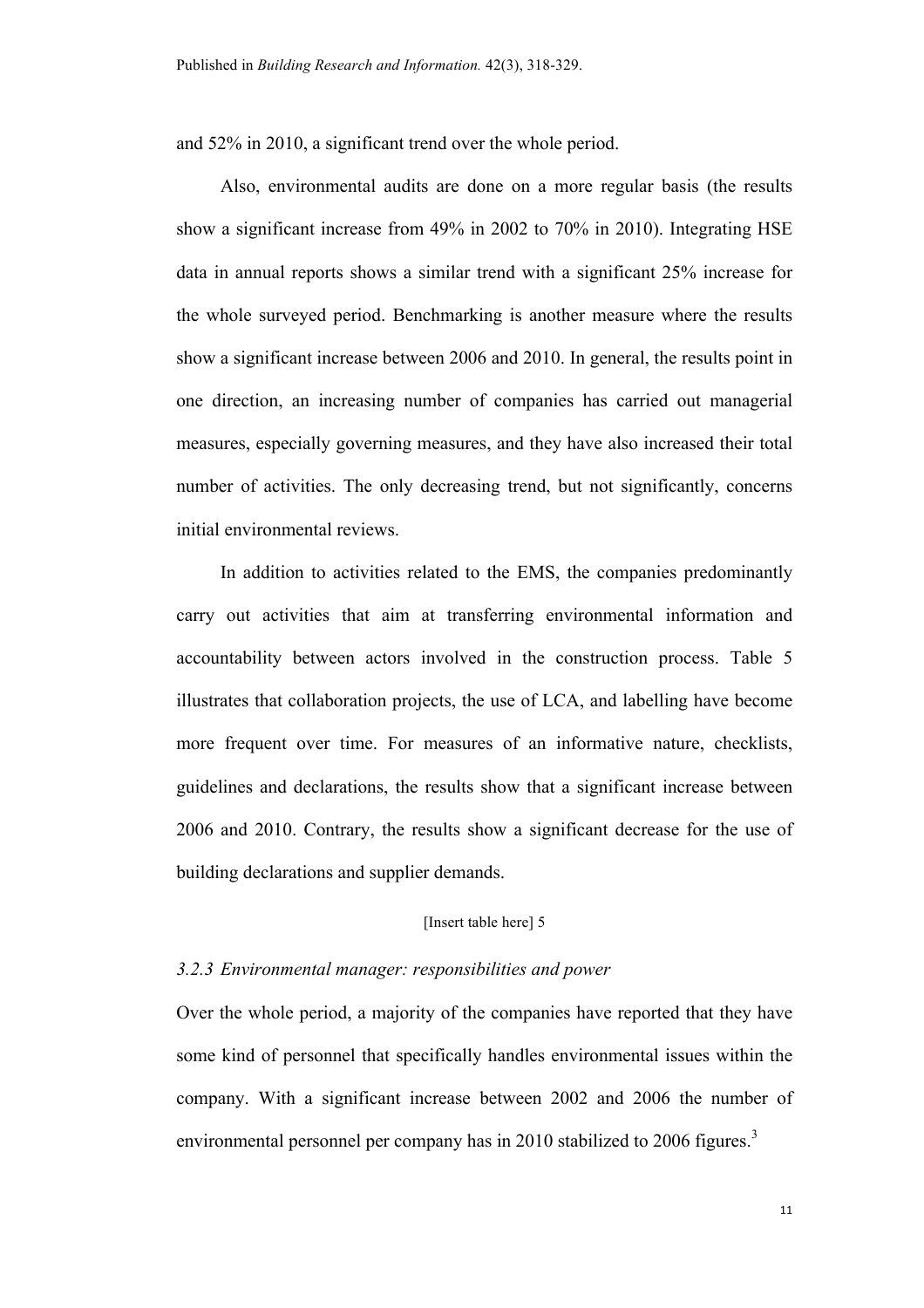Results from the 2010 survey show that half of the environmental managers (50%) were members of the corporate management board, which was a significant increase from 2006 and 2002, when the corresponding figures were 34% and 43%, respectively. $4$ 

The respondents were asked to what extent they agree to a number of statements concerning their perceived level of influence and their role as an environmental manager<sup>5</sup>. The agreement is quite high for most statements<sup>6</sup>. For instance they perceive themselves as having enough *knowledge to influence practice* as well as having *knowledge to influence strategic decisions.* However, the only significant increase over time concerns the respondents' perceived *authority to influence strategic decisions*.

#### *3.2.4 Identified trends*

Related to the companies' response to the environmental challenge, the following trends can be identified:

- The variety of technical environmental measures is increasing
- Carrying out technical environmental measures is becoming mainstream
- The corporate environmental work relies on self-governance through EMSs, audits and various assessment methods
- Activities with the aim of transferring environmental information and accountability are increasing
- Environmental expertise is built up in the companies
- Environmental managers are getting a more authoritative role.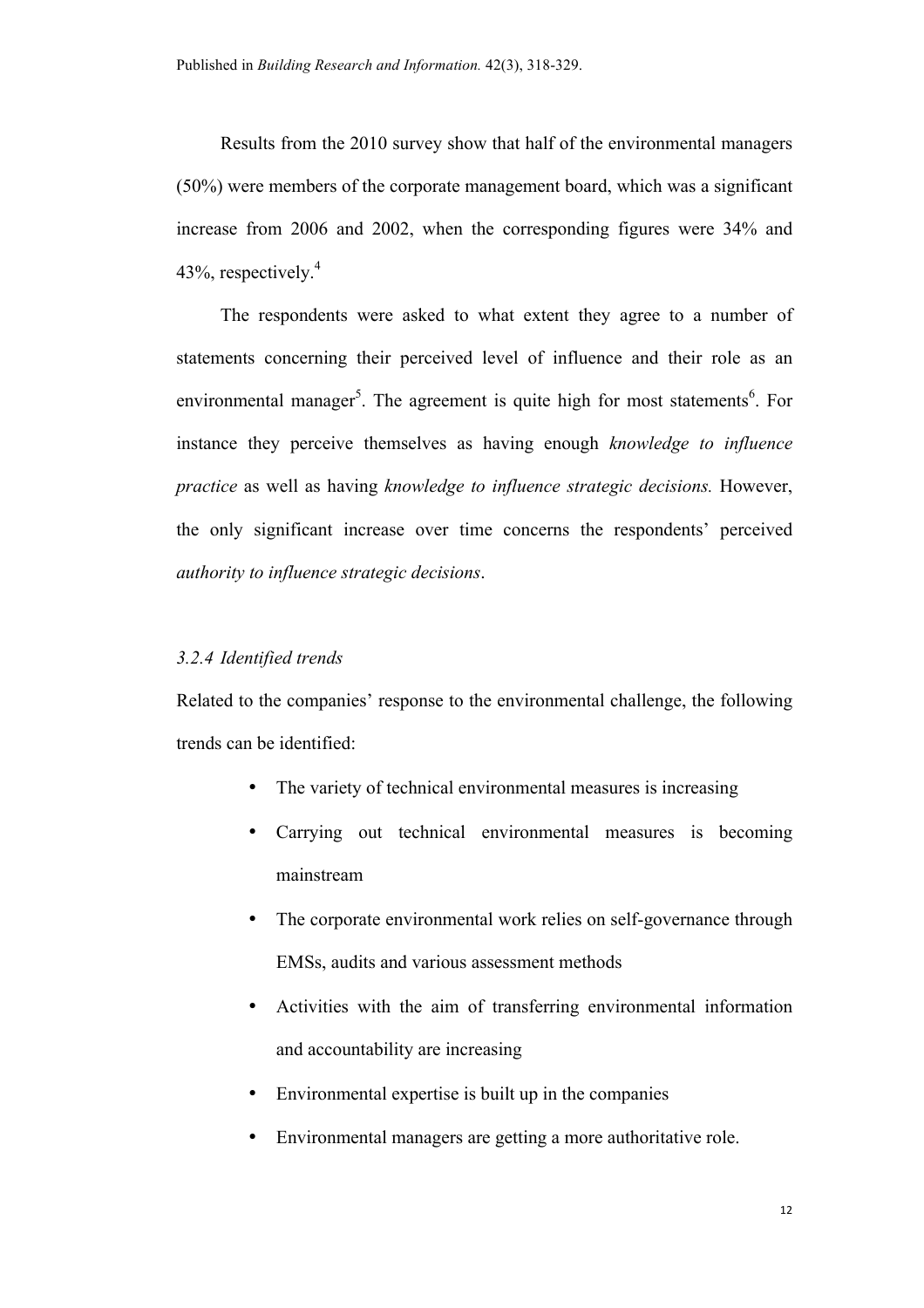#### **3.3 Business effects and perceived obstacles**

#### *3.3.1 Effects on business*

A stable trend shown in all three surveys is that companies in the construction industry consider that environmental activities mostly bring intangible benefits to the business. It is believed to bring benefits for principal stakeholders, such as staff, management and owners/shareholders. There is a significant trend indicating that environmental activities are mainly perceived to have a positive effect on 'soft' values, such as company image, personnel satisfaction, management satisfaction, product image and recruitment. None of the more 'hard' values, such as short-term profit, productivity, or market share show a significantly positive trend over time (see table 6). In addition, competitive advantage due to increased environmental work is unchanged over time.

#### [Insert table here] 6

#### *3.3.2 Perceived obstacles*

The results show a significantly increasing trend that respondents perceive external obstacles, i.e. obstacles out of the company's immediate control, as hindering (table 7). Out of 12 potential obstacles, there are only four that do not follow this increasing trend: lack of relevant information, lack of clear regulations, no regulations, and lack of willingness to cooperate within the sector as a whole. Thus, the respondents do not feel a need for more information or more regulative initiatives, and they at least feel that there is an intention to cooperate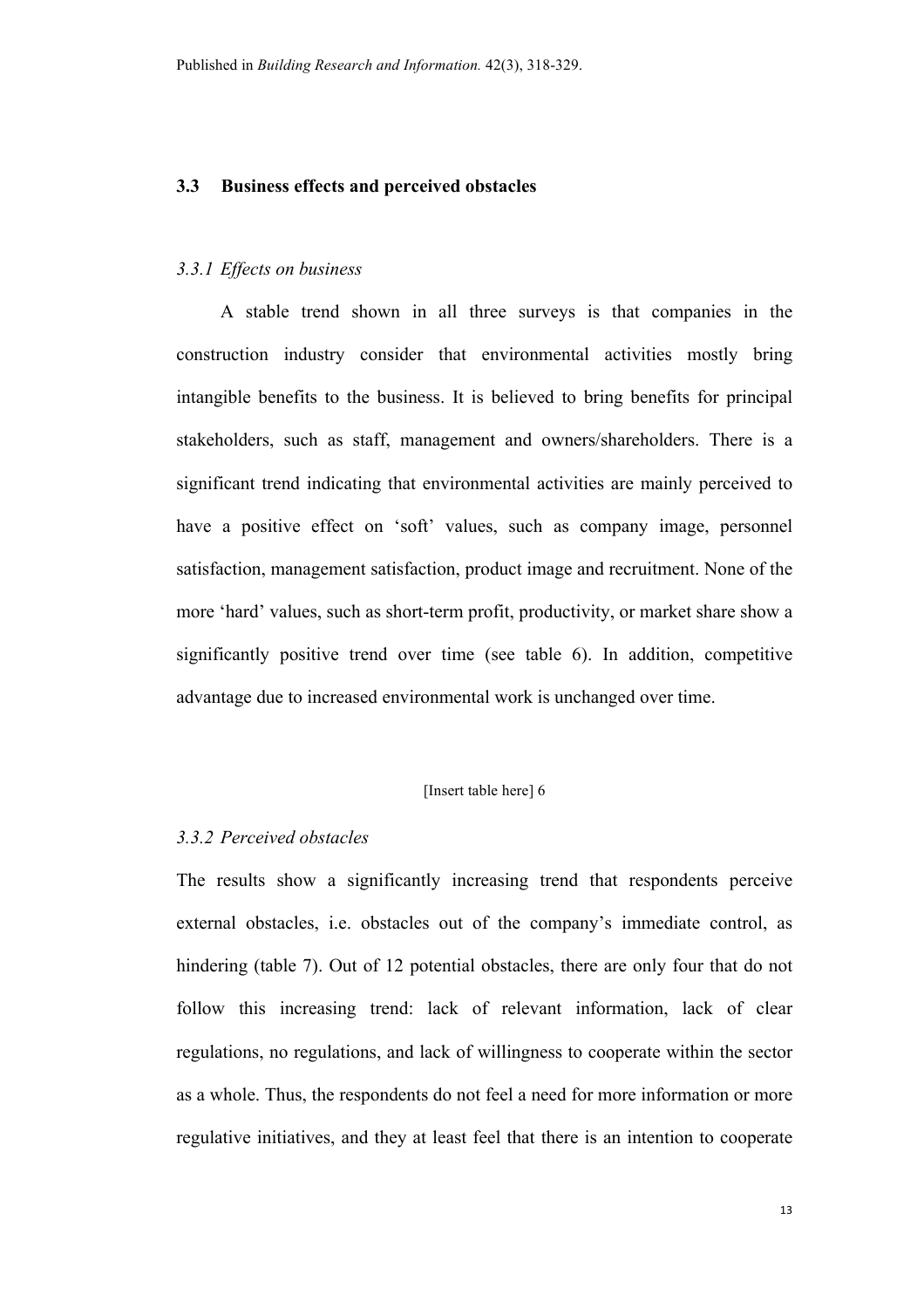within the industry. Still, lack of cooperation is put forward as an obstacle, especially regarding cooperation with suppliers. In addition, the respondents perceive a number of market-related issues as hindering, such as lack of market incentives in terms of demands and competitive advantages, which correlate to the perception that environmental work has not contributed to business opportunities (see previous section and table 6). They also feel that lack of fostering regulatory incentives and lack of available technical solutions are factors that hinder environmental work (table 7).

#### [Insert table here] 7

A general trend is that the perception of internal obstacles, i.e. obstacles within the company, and thus, potentially easier ones for the company to control, have not changed significantly over time. The only obstacle that shows a significant change is the perception that environmental work is too costly (table 7).

Overall, the results show a trend that the environmental managers experience obstacles as more pronounced in 2010 than previously. It also seems to be difficult to join forces with suppliers and/or customers (e.g. end users). There is also a trend that new challenges for the industry, for example, a rising need for the renovation of buildings, have implied that the companies have come across 'new' obstacles, such as cultural heritage demands. However, one should also bear in mind that the mean value over time is around 2, 'somewhat hindering,' meaning that many of the obstacles, although showing an increasing trend, are perceived to be of minor character.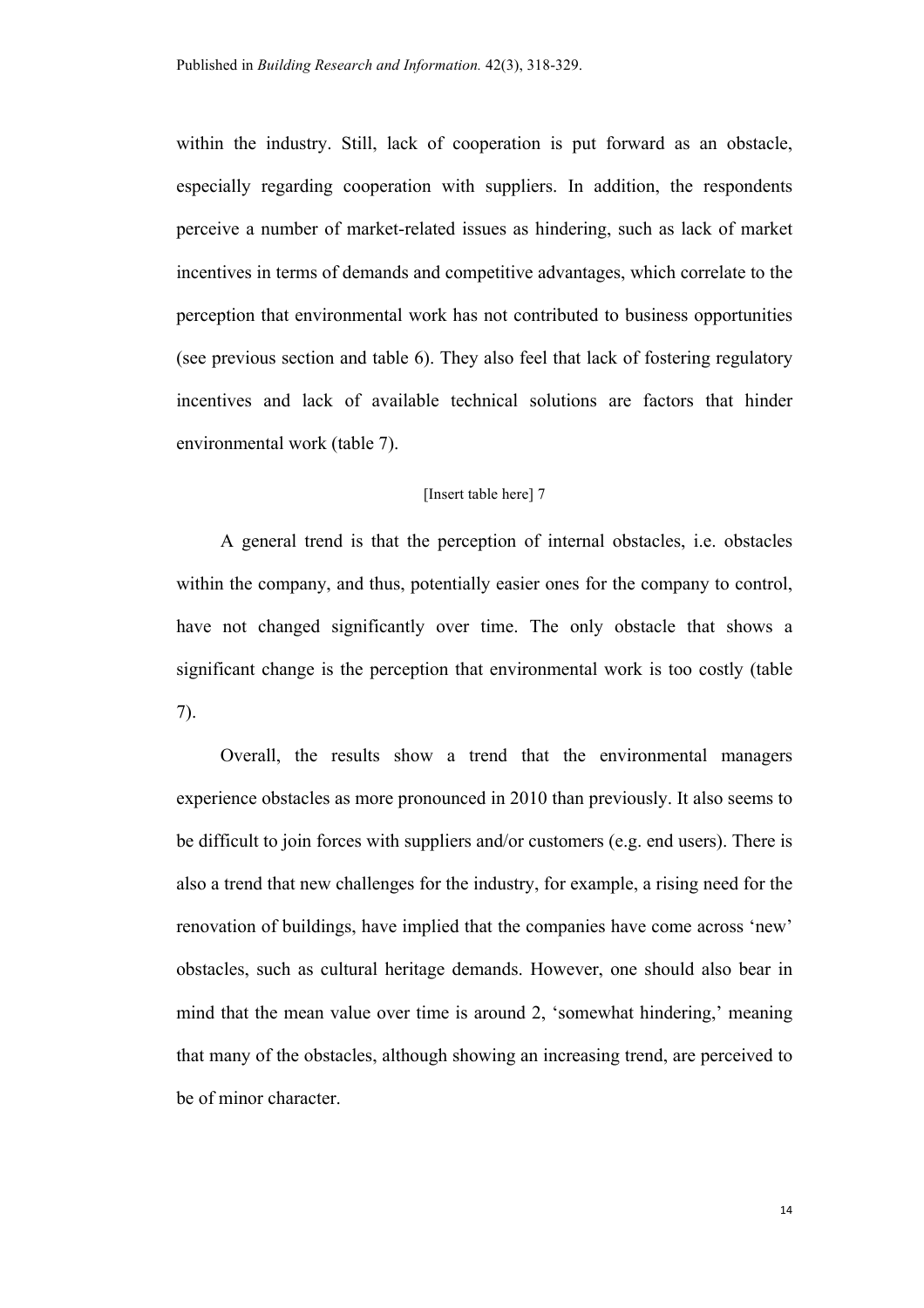#### *3.3.3 Identified trends*

Related to business performance, obstacles and attitudes toward environmental issues, the following trends can be identified:

- Business effects are of a soft and intangible character
- Except for informative and regulative initiatives, the number and perceived extent of external obstacles is increasing
- Lack of cooperation with suppliers and customers is an increasing obstacle
- The demand and market for green buildings is perceived as indifferent over time
- The perception of internal obstacles is unchanged over time
- The perception that environmental work is costly is enforced.

# **4. Discussion**

Results of the 2002 survey showed that environmental actions taken were few. In the 2006 survey there was an increased awareness, but a gap between perceived environmental problems and actions taken. The results of the 2010 survey show a different picture: with a greater variety and intensity of activities and a greater awareness of problems and challenges related to sustainable building.

#### **4.1 Strategic corporate responsibility or impression management?**

Over the years there has been a significant change in the environmental managers' responsibilities and positions. Environmental managers are now part of the companies' top management. A higher number of responding environmental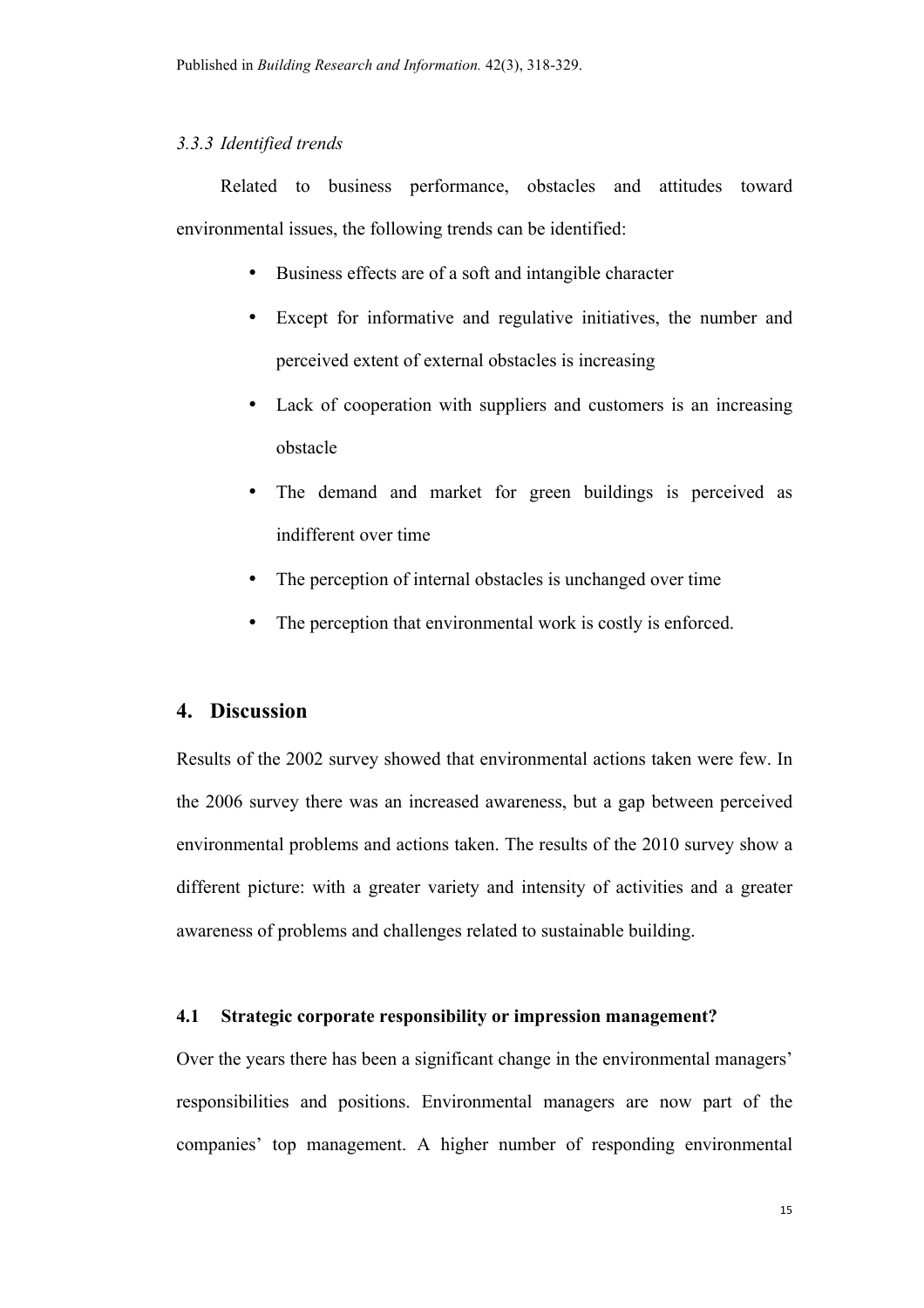managers perceive having increased influence on their companies' strategic decisions. Thus, it seems that the discrepancy between knowledge to influence and actual authority to do so has diminished. Hopefully this increased focus, together with a more strategic position in the company, will ease the work of environmental professionals in construction projects, a professional group that has so far been seen struggling to find a role and identity (Gluch, 2009; Gluch & Räisänen, 2012).

Despite an increased strategic focus on sustainable development, there is still no evidence showing a link between increased environmental work and financial performance (e.g. Gluch et al., 2009; Lee & Rhee, 2007). As in the earlier surveys, there is a lack of market pull for green innovation, and the influence from increased environmental work on the companies' competitive advantage remains low over the whole study period ( Häkkinen & Belloni, 2011; Gluch et al., 2010; Bossink, 2004). Similar to what other researchers have observed (Häkkinen & Belloni, 2011), this study also showed that environmental work is perceived as too costly. From the results of the 2006 survey, a green innovation inertia within the industry was observed, and it was concluded that environmental work at that time was excluded from the companies' strategic business agenda (Gluch, et al., 2010). Four years later, this seems to have changed; instead, one now sees that companies chose to work proactively despite lack of financial incentives, that they have increased their environmental work, and that many measures have become mainstream practice, meaning that increased environmental efforts are driven by other incentives (Hahn & Scheermesser, 2006). This indicates that the so-called 'vicious cycle' (Hwang  $\&$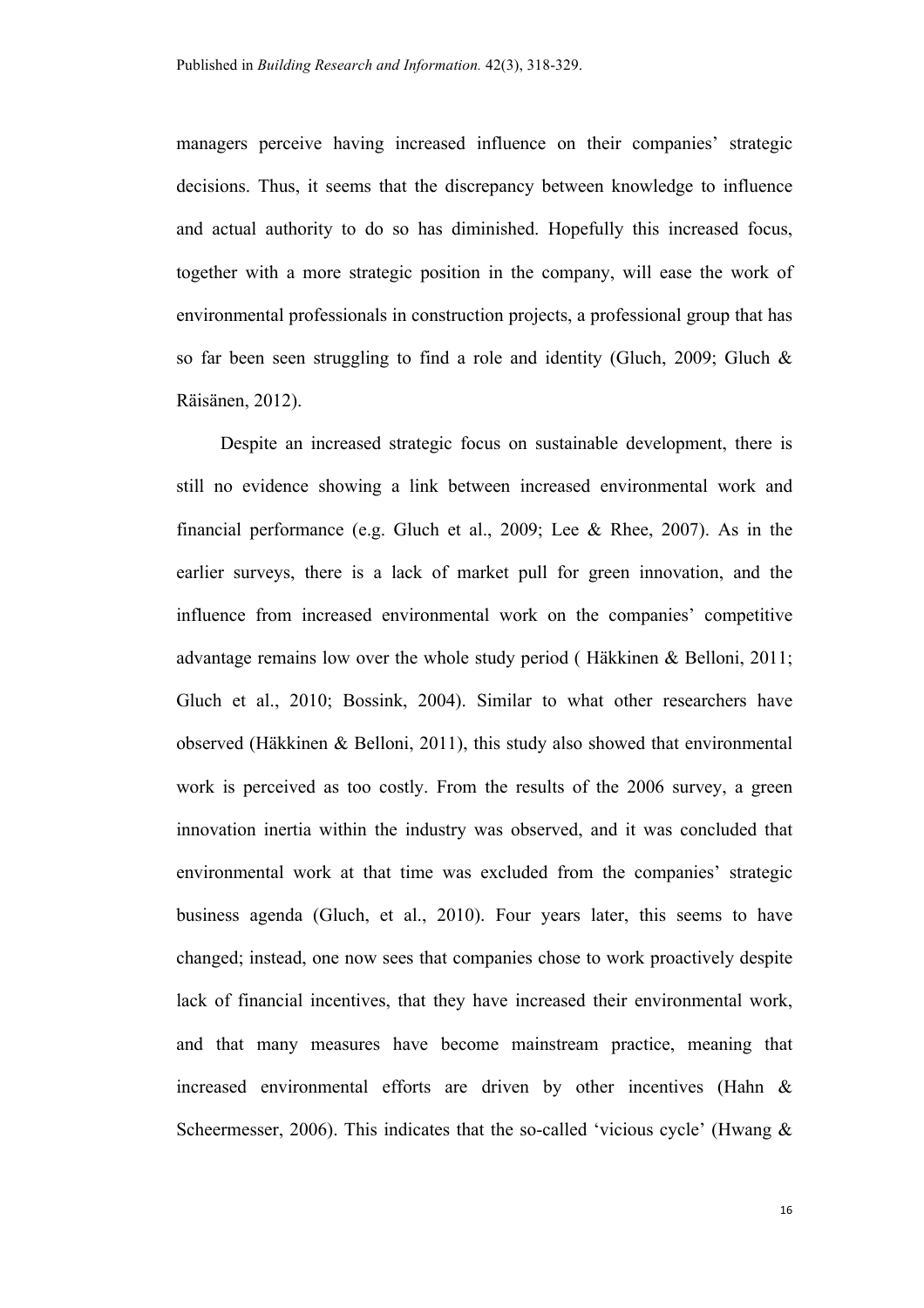Tan, 2010), of high costs, lack of client demand, lack of R&D, lack of collaborative efforts, and lack of communication between various stakeholders seems to be loosening up for the Swedish construction industry.

The business effects put forward by the respondents are said to be soft, and intangible. Thus, the environmental work seems to be driven by vague prospects of a sustainable future. Here one can sense a possible danger related to motivation. If considered too soft, the whole issue may risk ending up in impression management and green-washing (Bansal & Clelland, 2004), lacking in substance and a value of its own. Furthermore, over the last decade, the Swedish construction industry as a whole has worked in times of prosperity. In another financial climate, it might be even more important to find ways to concretize and motivate environmental work (Oreszczyn & Lowe, 2010). The relative lack of observations explaining business performance demands further analysis to better understand the business justifications for environmental efforts that are now quite extensive in the Swedish construction sector.

#### **4.2 Does increased self-regulation give root to win-lose situations?**

An interesting result from the study is that companies today perceive less pressure to cope with legislative measures than previously, something that four years earlier was seen as the most likely solution to handle the industry's environmental problems (Gluch, et al., 2010). This suggests that the environmental maturity, as well as the ambition level within the Swedish construction industry, has risen, which follows the same course as other industrial sectors in Sweden (Arnfalk, et al., 2008a; Arnfalk, et al., 2008b). Less focus on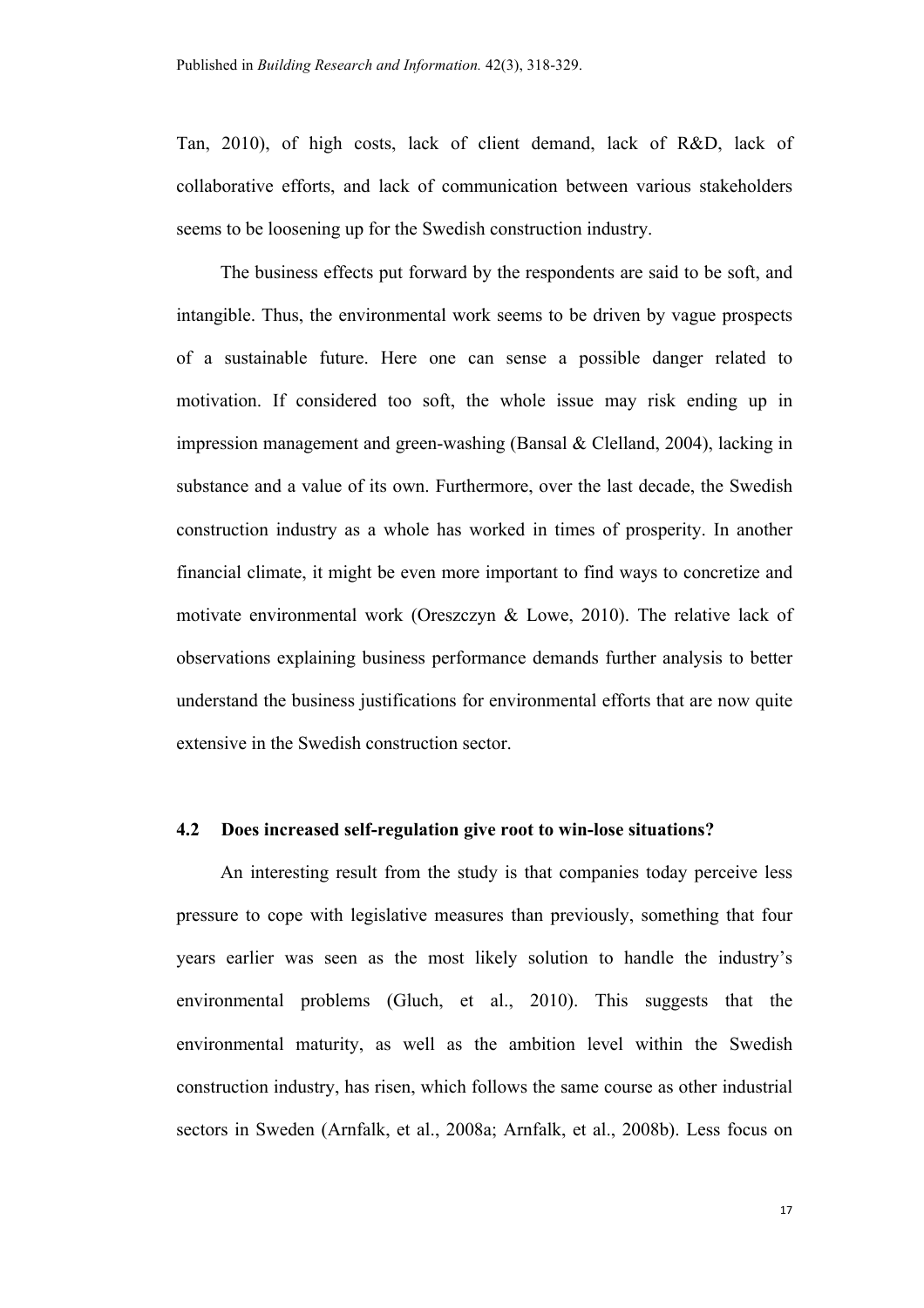legislation as a driver for sustainable change means that legislators should be more selective regarding which areas to regulate or not. In failing to correctly assess the current state, legislation and incentives can possibly even be harmful if employed in areas where business is already improving in terms of environmental work. What can occur is that the internal drive of business entities in promoting environmental work might be replaced by more strategic thinking, which actually might lead to less compliance with environmental laws and regulations than would have been the case if no regulations or dis-incentives were in place (Messick, 1999; Tenbrunsel & Messick, 1999).

Similar to other industrial sectors in Sweden (Arnfalk et al., 2008a; Arnfalk et al., 2008b), this study shows that the Swedish construction industry relies to a great extent on self-monitoring through a variety of voluntary environmental management systems and assessment methods. However, the perceived influence of increased environmental work on the companies' competitive advantage has remained on a similar level over the whole study period. Thus, better environmental performance, more focus within a larger variety of areas, and a more strategic position for environmental management have not provided the companies with the knowledge and services to give them a strengthened competitive position on the market. Here, one can speculate whether the uniform one-direction movement along the EMS trail has diminished these possible opportunities by making the companies' actions too alike, resulting in a win-lose situation. Herein, it is especially paradoxical that the construction industry has so uniformly chosen EMS measures, since these involve a high degree of top-down control, administration and structure, which automatically leads to an increased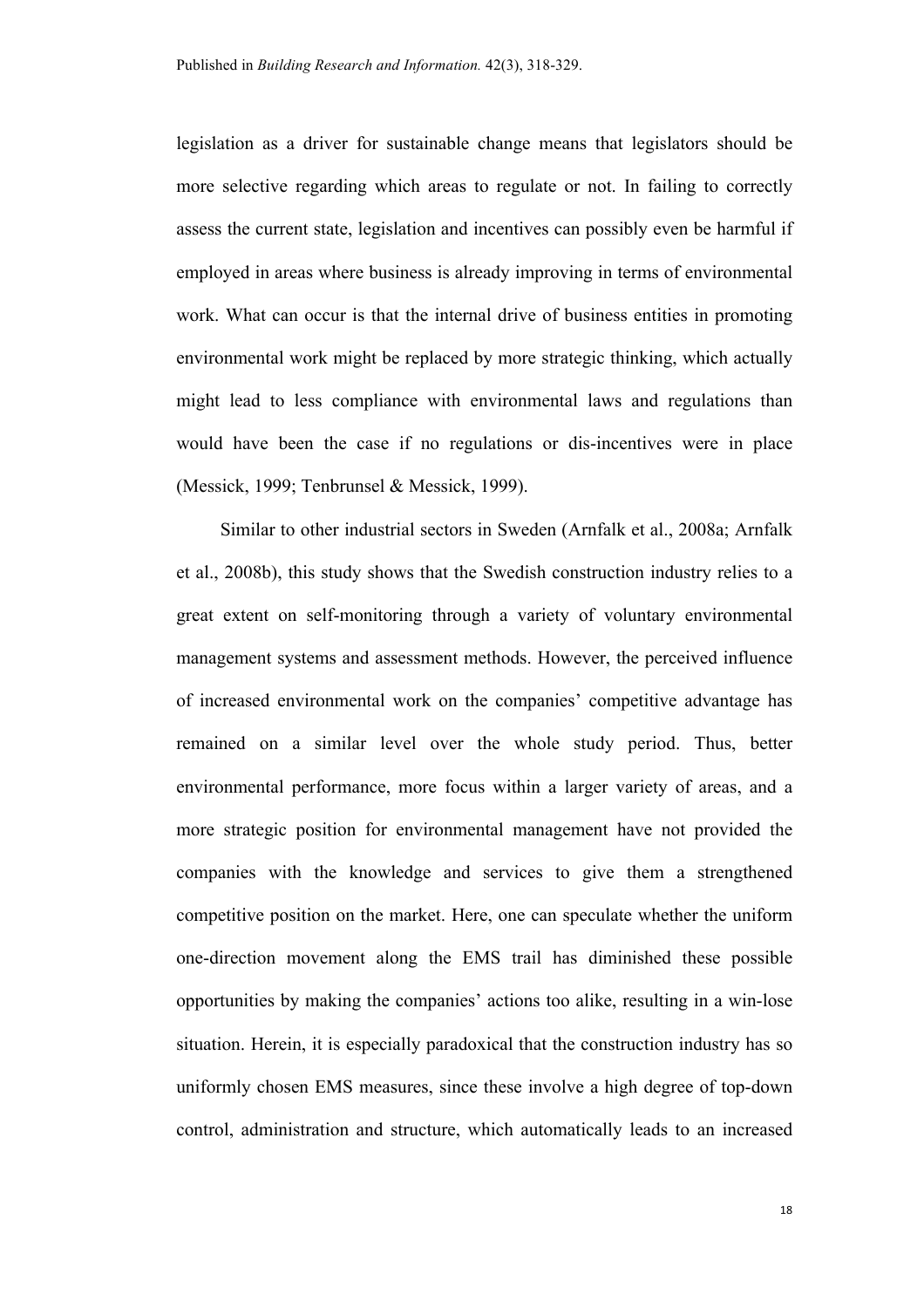need for bureaucracy, something that contradicts the decentralized and autonomous decision making culture within the industry (Gluch, 2005; Dubois  $\&$ Gadde, 2002). In addition, and maybe as a consequence of these conflicting logics, research shows that although nearly all companies have adopted EMS systems, these are rarely used by the built environment professionals in environment-related decisions (Isaksson, et al., 2009). Isaksson et al. (2009) conclude that this is worrying since it indicates that most environmental decisions are made 'outside the controlled information systems of the company, without knowledge of what is the optimal decision from a sustainability perspective, and by actors that were not originally expected to make these decisions' (p. 202).

#### **4.3 Increased stakeholder pressure and cooperation**

Besides perceiving less regulative pressure, the respondents still feel that external obstacles are increasing, while internal ones remain on the same level. This may be a consequence of them taking more responsibility for environmental impact caused by their business, directly as well as indirectly. It also emphasizes that companies cannot carry out environmental work in an isolated bubble; the companies are dependent on societal changes and must cooperate and interrelate with other actors/stakeholders (Bansal & Clelland, 2004).

Related to the interrelations between stakeholders, the results of this study show that companies perceive growing pressure and higher expectations from a larger number of stakeholders than previously, when the pressure could mostly be traceable to the traditional client-contractor relationship. Research has shown that collaborative and interdisciplinary actions within the field of sustainable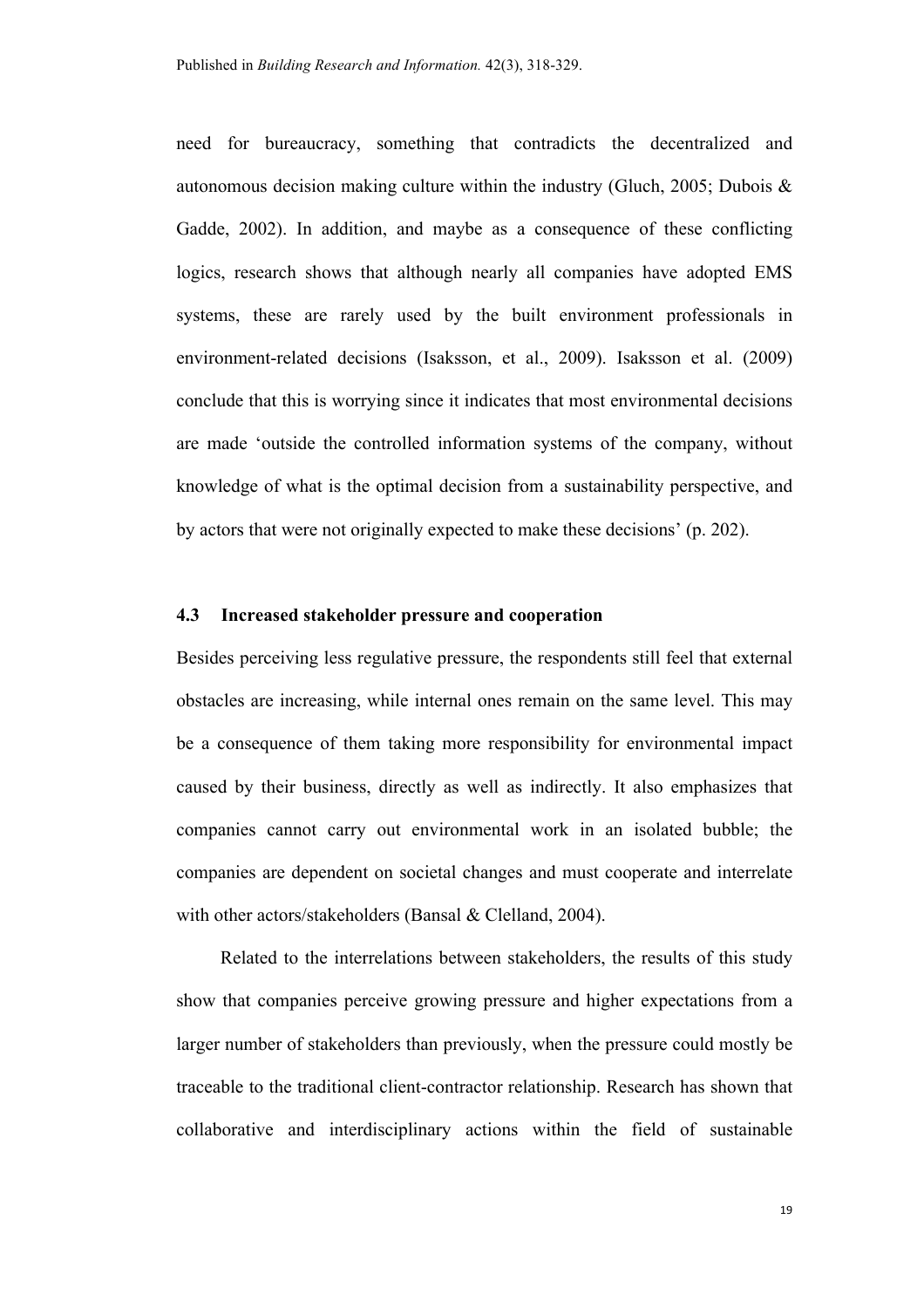development are crucial for the development and implementation of proactive, holistic and innovative green solutions (Quist, et al., 2011; Bossink, 2007; Vergragt & Brown, 2007; Brown, et al., 2003). The same logic applies to the field of sustainable building (Hartenberger, et al., 2013; Glad, 2012; Cole, 2011; Heiskanen & Lovio, 2010; Brown & Vergragt, 2008). The perceived increased pressure and need for cooperation with different stakeholders may be a symptom that such development takes place in the Swedish construction industry. Moreover, to address increased and more diverse pressure, one might also see new types of organizations, organizations that have the ability to cooperate with various stakeholders, across disciplines as well as across organizations, and that can meet the specific needs of both local actors and general societal stakeholders. This intersection and focus on stakeholder engagement and how change occurs across complex multi-stakeholder organizational environments is an interesting and also under-researched area (Cole, 2011; Whyte & Sexton, 2011) deserving more attention in future research.

#### **4.4 New actors and new competences**

There is also a tendency toward increased specialization among the companies as well as a need for expertise knowledge, meaning that knowledge-intensive actors become more important. The broad entrance of EMS has given rise to new roles and new companies that specialize in environmental auditing, and it may very well be here that a new market of specialist consultancies and future business opportunities can be discerned. As a result, over the next coming years, a fastgrowing market for expert consultancies is to be expected. One can also expect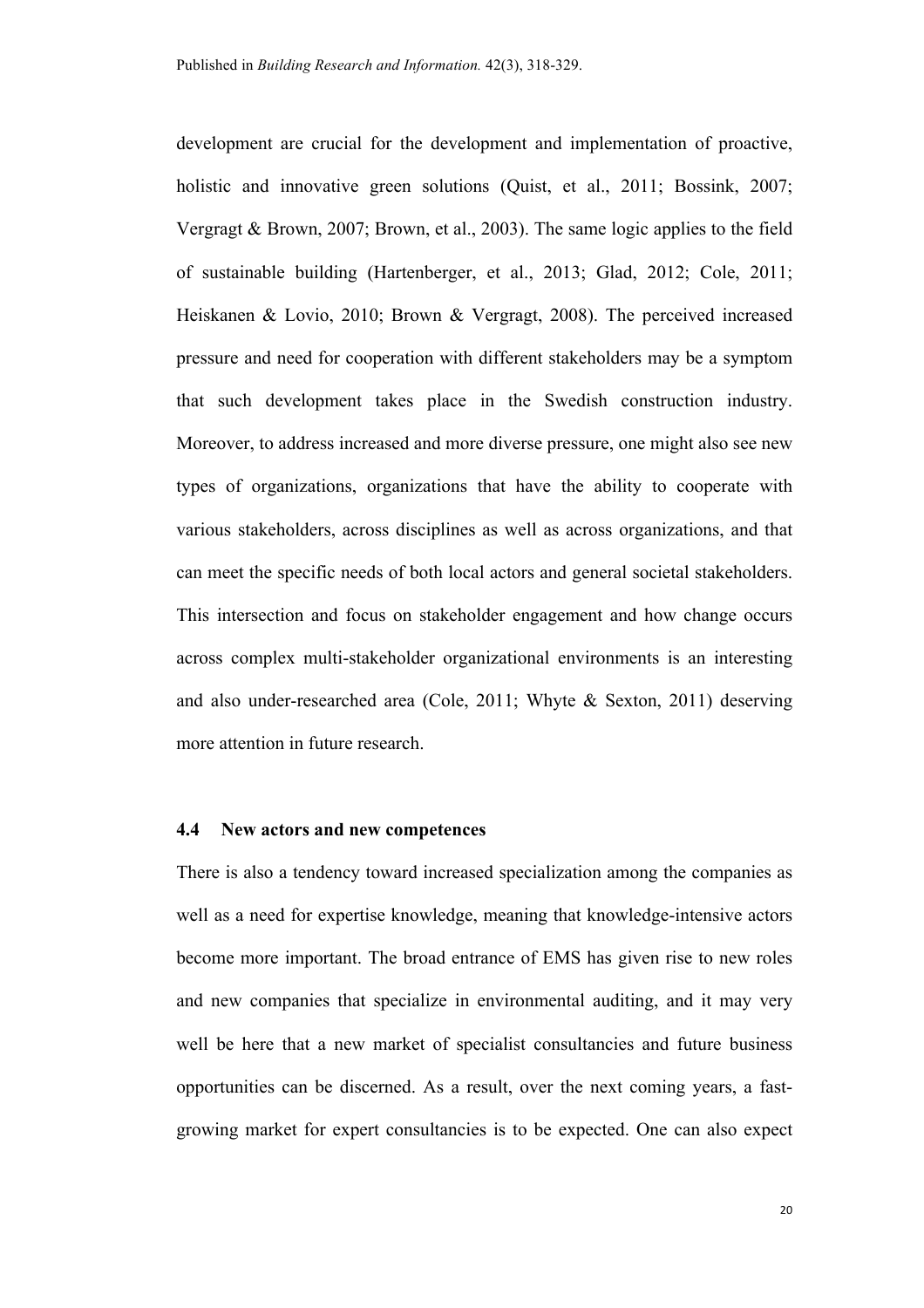new corporate units that not only support internal corporate development but also provide the companies with new business opportunities. In addition, following the line of action steered by EMS and other assessment systems relies on a high level of professionalism within the industry as it sets demands on self-monitoring (Hartenberger, et al., 2013).

The perception of environmental work as mainstream practice, higher demands on professionalism, self-monitoring as steering mechanisms, and a proactive approach toward the environmental challenge, necessitate a high minimum level of environmental competence within the industry. To achieve and maintain this high level of awareness may also mean new challenges and/or opportunities for educational institutions, e.g. universities. Besides providing environmental training to the great majority of built environment professionals, the need to train actors with other competencies than those of traditional construction project managers can also be anticipated. To meet the challenge of sustainable development in the built environment, there is a need to train professionals that can mediate between research, education and practice; that can seek to extend competence and excellence beyond a single discipline; and that have the intrapersonal skills to be self-motivated and self-monitoring and to motivate others (Hartenberger, et al., 2013; Gluch, et al., 2012; Ryghaug & Sørensen, 2009; Gluch, 2009).

It is also apparent that more active environmental work has led to the identification and awareness of an increasing number of obstacles. To handle these newly identified challenges may, in turn, stimulate the development of new approaches and perspectives on environmental work. However, even if making

21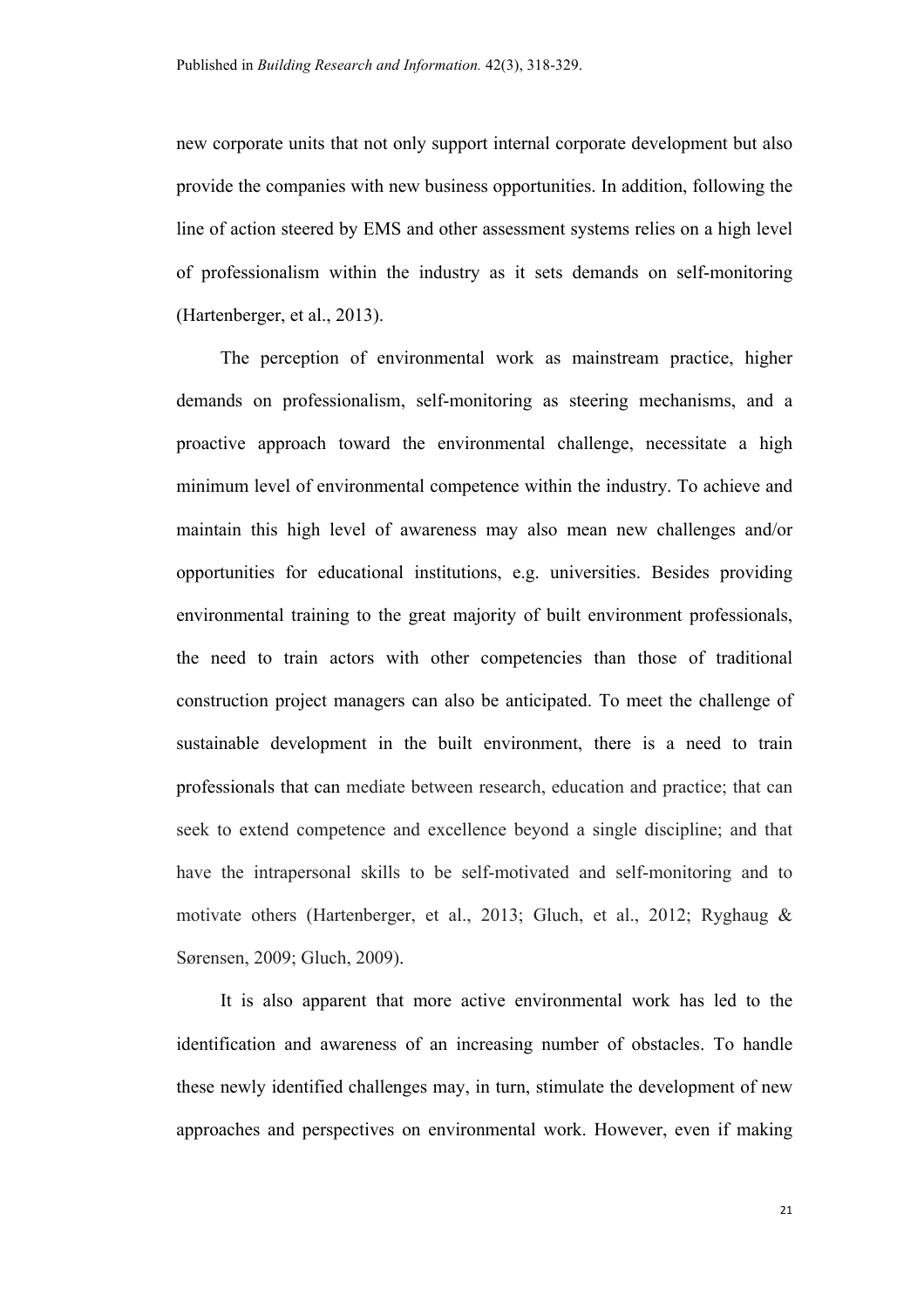green business seems to be desirable, it also seems to be somewhat strange for the actors in the construction industry. Notwithstanding, it is difficult to establish a market if the actors are not offering anything on it.

# **5. Conclusion**

It can be concluded that the environmental work is on its way to becoming institutionalized as a strategic part of the companies. Environmental management activities, especially related to EMS, have increased and are today a common and integrated part of many companies' environmental work. Many observations point to a process of capacity building to deliver green buildings. Over the years, a consolidation of environmental management can be observed. Environmental managers are part of the management team in the companies' organization or members of the management board. This in turn means that they have increased opportunities to impact companies' strategic directions. In addition, as environmental activities of a technical nature in the companies are getting more intensified and are of greater variety, and as cooperation with different stakeholders is getting more intensified, one can hope that this will nurture new thinking and more green innovations as it can be anticipated that social learning processes will take place between parties (Gluch, et al., 2013; Heiskanen & Lovio, 2010; Mathur, et al., 2008; Brown, et al., 2003). However, although environmental efforts now are quite extensive in the Swedish construction sector the relationship between these efforts and business performance in terms of for example increased profit, competitiveness, and productivity, i.e. clear business justifications, seem to be missing. Thus, the relative lack of observations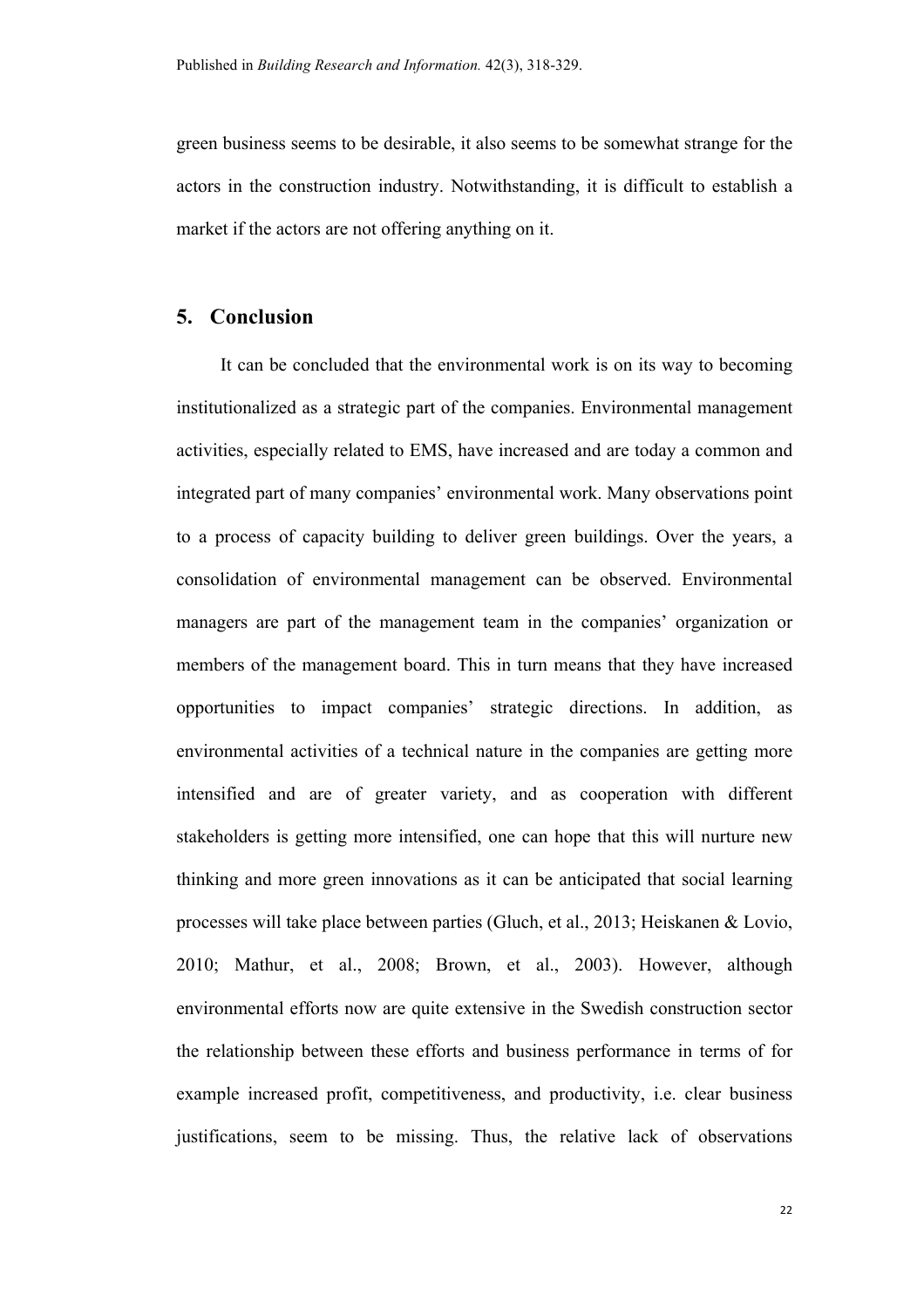explaining perceived business performance demands further analysis.

This paper has also discussed the need for a new research approach, e.g. research focusing on new types of organizations and professions as well as on various stakeholders' motives and drivers. Here, the need for educational institutions to take an active role in the development is emphasised.

Currently, the whole construction sector in Europe faces similar environmental challenges and the results from this study should be of interest for a broad audience within sustainable development as well as in strategy management. Sweden has been among the more proactive countries in the world when it comes to environmental regulation and green corporate change where there are lessons to be learned. By identifying trends over time and describing environmental management activities in the Swedish construction industry this paper provides knowledge regarding long-term change processes and consequences thereof to a broad spectrum of practitioners within the construction industry.

In future research it is of interest to carry out a comparative analysis between various actors or discipline groups since it is likely that these have different perspectives on sustainable building. For future research it is also of interest to further explore the relationship between measures and actions taken by the companies regarding environmental and business performance, i.e. to scrutinize if all these environmental actions has given any perceived results. In addition, a comparative study of environmental management activities in different countries would be of interest setting these results into a global perspective.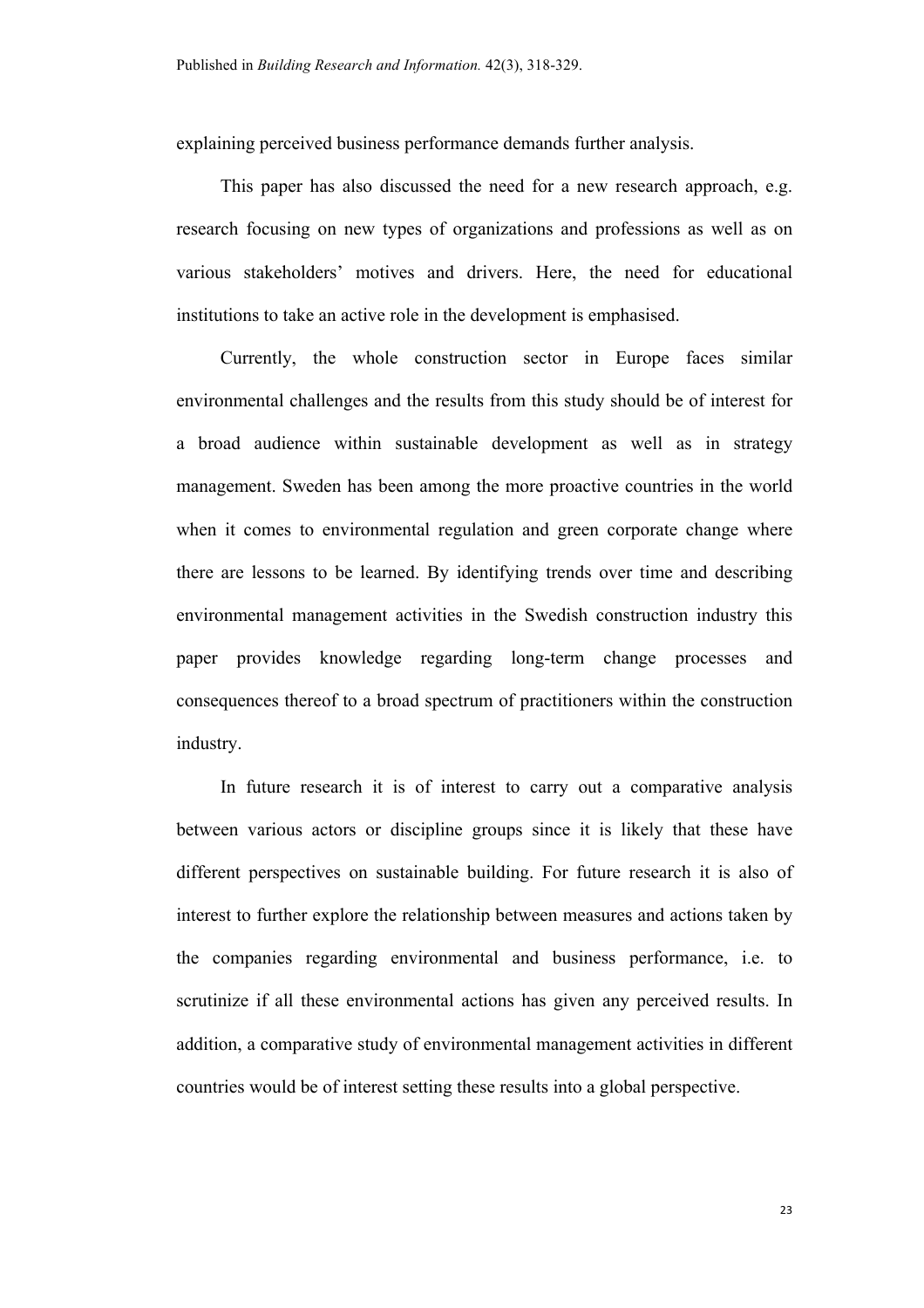# **References**

- Ahn, Y. H., & Pearce, A. (2007). Green construction: Contractor experiences, expectations, and perceptions. *Journal of Green Building, 2*(3), 106-122.
- Arnfalk, P., Brorson, T., Thidell, Å., Almgren, R., Henriksson, R., & Nawrocka, D. (2008a). *Miljöarbete inom teknikföretag: utvecklingstendenser samt jämförelser med annan tillverkande industri.* Lund, Report IIIEE.

Arnfalk, P., Brorson, T., Thidell, Å., Almgren, R., Henriksson, R., & Nawroka, D. (2008b). *Miljöarbete inom svensk tillverkningsindustri. En färd från myt till verklighet.* Lund, Report IIIEE.

- Bansal, P., & Clelland, I. (2004). Talking trash: Legitimacy, impression management, and unsystematic risk in the context of the natural environment. *Academy of Management Journal, 47*(1), 93-103.
- Baumann, H., Brunklaus, B., Gluch, P., Kadefors, A., Stenberg, A.-C., & Thuvander, L. (2003). *Miljöbarometern för byggsektorn 2002*. Göteborg: Chalmers University of Technology. ESA Report 2003:2.
- Baumann, H., Brunklaus, B., Gluch, P., Kadefors, A., Stenberg, A. C., Thuvander, L., & Widman, J. (2002). Environmental drivers, management and results in Swedish building industry. A surevey within the International Business Environmental Barometer. Proceedings of International Conference of Sustainable Building 2002. Oslo, Norway, September, 23-25, 2002.
- Bossink, B. A. G. (2004). Managing drivers of innovation in construction networks. *Journal of Construction Engineering and Management, 130*(3), 337-345.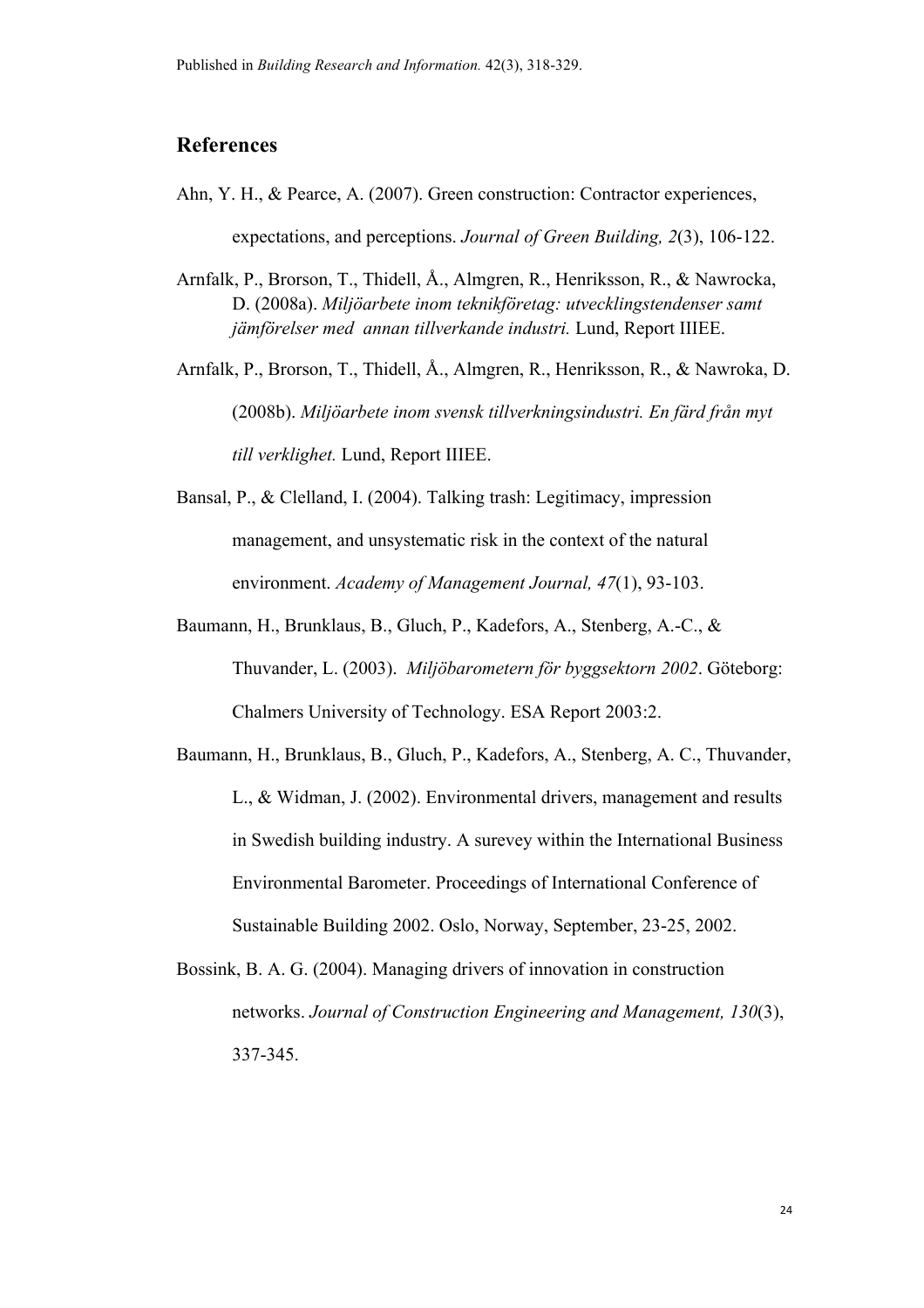- Bossink, B. A. G. (2007). The interorganizational innovation processes of sustainable building: a Dutch case of joint building innovation in sustainability. *Building and Environment, 42*(12), 4086-4092.
- Brown, A. D., & Phua, F. T. T. (2011). Subjectively construed identities and discourse: towards a research agenda for construction management. *Construction Management and Economics, 29*(1), 83-95.
- Brown, H. S., Vergragt, P., Green, K., & Berchicci, L. (2003). Learning for sustainability transition through bounded socio-technical experiments in personal mobility. *Technology Analysis & Strategic Management, 15*(3), 291-315.
- Brown, H. S., & Vergragt, P. J. (2008). Bounded socio-technical experiments as agents of systemic change: the case of a zero-energy residential building. *Technological Forecasting and Social Change, 75*(1), 107-130.
- Cole, R. J. (2011). Motivating stakeholders to deliver environmental change. *Building Research & Information, 39*(5), 431-435.
- Dubois, A., & Gadde, L. E. (2002). The construction industry as a loosely coupled system: implications for productivity and innovation. *Construction Management & Economics, 20*(7), 621-631.
- Feige, A., Wallbaum, H., & Krank, S. (2011). Harnessing stakeholder motivation: towards a Swiss sustainable building sector. *Building Research & Information, 39*(5), 504-517.
- Glad, W. (2012). Housing renovation and energy systems: the need for social learning. *Building Research & Information, 40*(3), 274-289.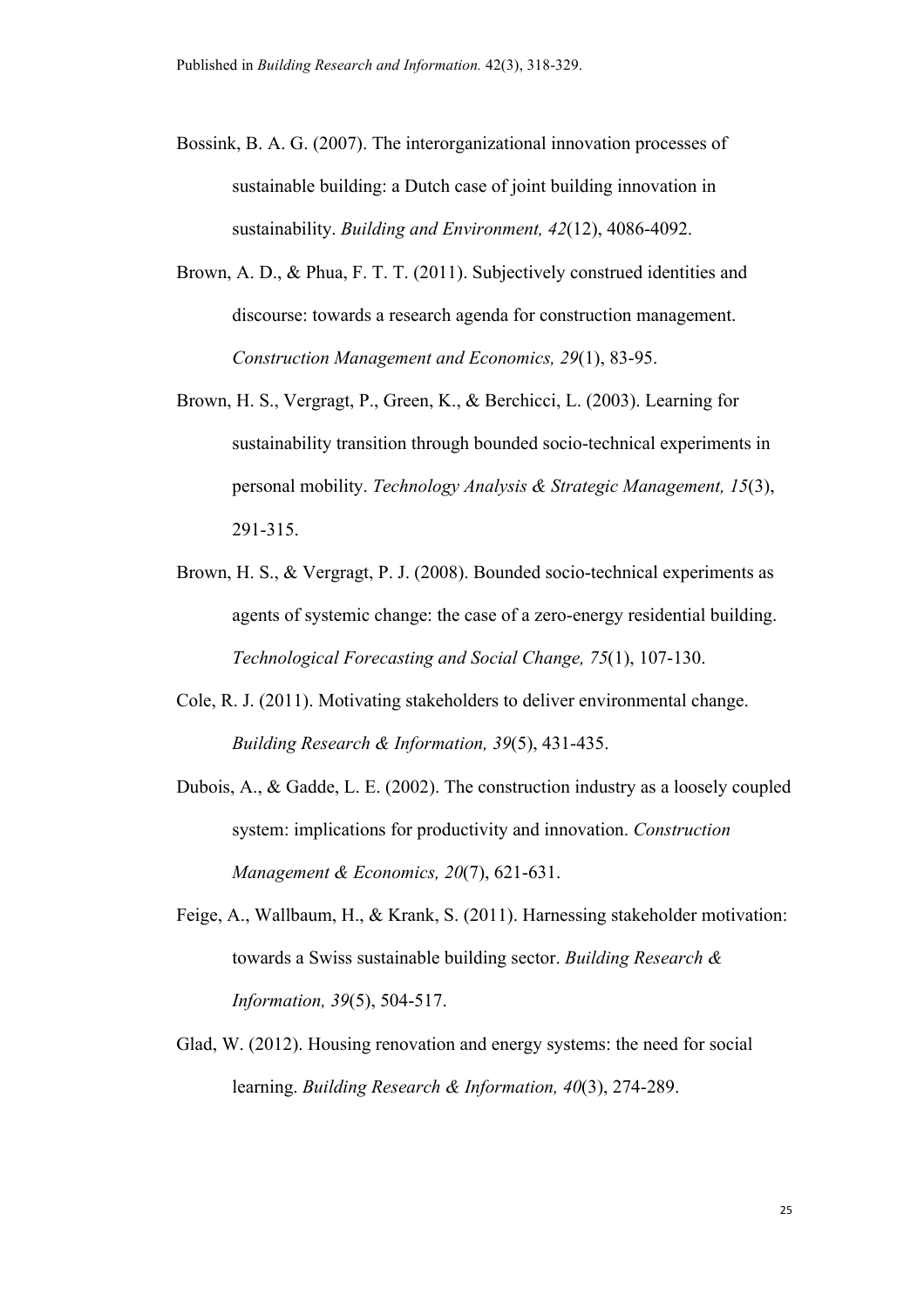- Gluch, P. (2005). *Building Green-Perspectives on Environmental Mangagement in Construction.* Diss. thesis, Chalmers University of Technology.
- Gluch, P. (2009). Unfolding roles and identities of professionals in construction projects: exploring the informality of practices. *Construction Management and Economics, 27*(10), 959-968.
- Gluch, P., Baumann, H., Gustafsson, M., & Thuvander, L. (2011). *Miljöbarometern. 12 års miljöarbete i bygg- och fastighetssektorn – vad har hänt och vart är vi på väg?* Göteborg: Chalmers University of Technology, CMB report 2011:15.
- Gluch, P., Brunklaus, B., Johansson, K., Lundberg, Ö., Stenberg, A.-C., & Thuvander, L. (2007). What makes it slow? A questionnaire survey of environmental attitudes, management and performance. Paper presented at the 4th Nordic Conference in Construction Economics and Organisation, Luleå, Sweden, June, 13-15, 2007.
- Gluch, P., Brunklaus, B., Johansson, K., Lundberg, Ö., Stenberg, A.-C., & Thuvander, L. (2010). Environmental attitudes, management and performance. In Atkins and Borgbrant (Eds.), *Performance Improvement in Construction Management* (pp. 158-172).
- Gluch, P., Gustafsson, M., & Thuvander, L. (2009). An Absorptive Capacity Model for Green Innovation and Performance in the Construction Industry. *Construction Management and Economics, 27*(5), 451 – 464.
- Gluch, P., Johansson, K., & Räisänen, C. (2012). Knowledge sharing and learning across community boundaries in an arena for energy efficient buildings. *Journal of Cleaner Production*, *48*, 232-240.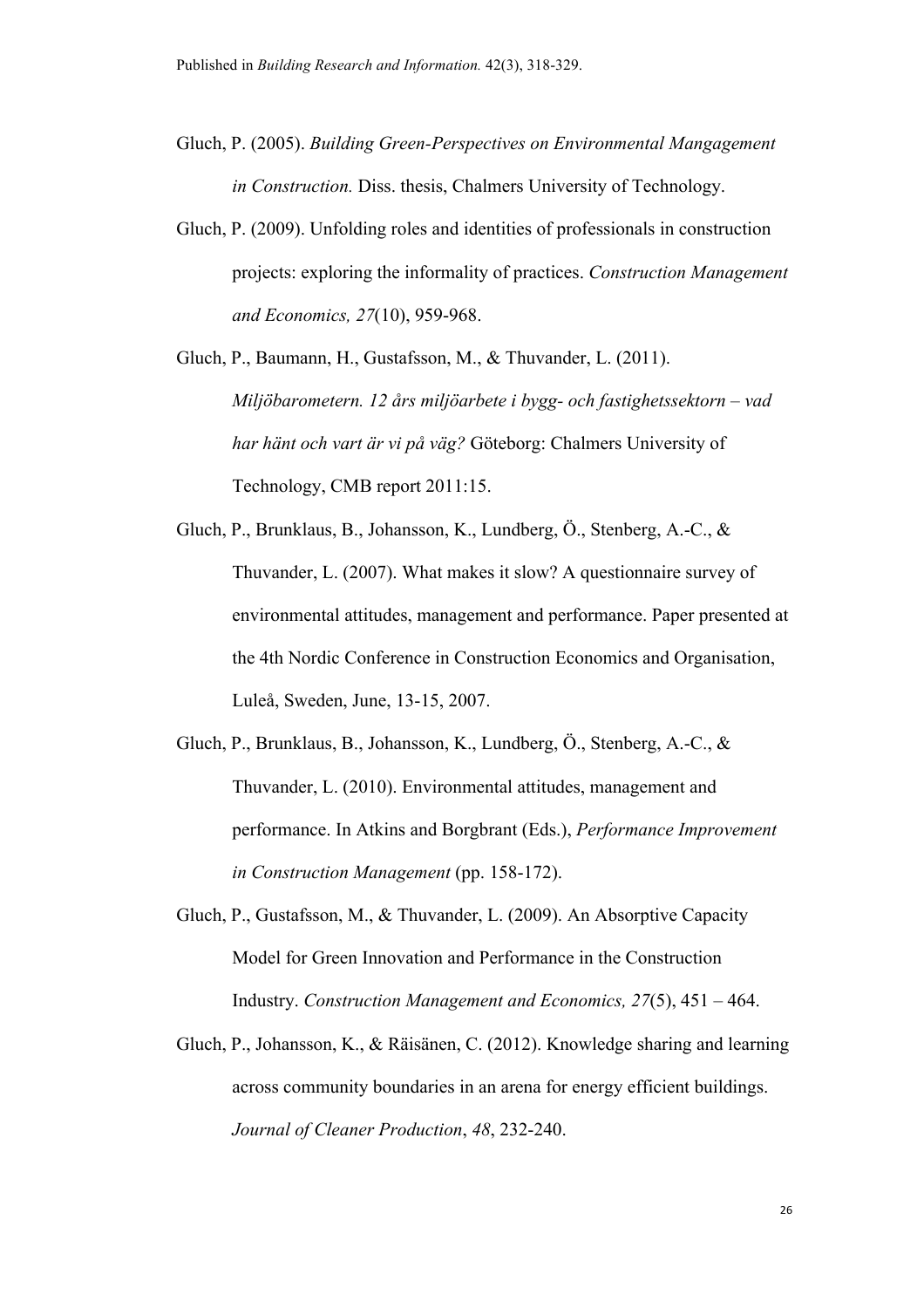- Gluch, P., & Räisänen, C. (2012). What tensions obstruct an alignment between project and environmental management practices? *Engineering, Construction and Architectural Management, 19*(2), 127-140.
- Hahn, T., & Scheermesser, M. (2006). Approaches to corporate sustainability among German companies. *Corporate Social Responsibility and Environmental Management, 13*(3), 150-165.
- Hartenberger, U., Lorenz, D., & Lützkendorf, T. (2013). A shared built environment professional identity through education and training. *Building Research & Information, 41*(1), 60-76.
- Heiskanen, E., & Lovio, R. (2010). User− Producer Interaction in Housing Energy Innovations. *Journal of Industrial Ecology, 14*(1), 91-102.
- Hill, S., Lorenz, D., Dent, P., & Lützkendorf, T. (2013). Professionalism and ethics in a changing economy. *Building Research & Information, 41*(1), 8- 27.
- Hoffman, A. J., & Henn, R. (2008). Overcoming the social and psychological barriers to green building. *Organization & Environment, 21*(4), 390-419.
- Hwang, B. G., & Tan, J. S. (2010). Green building project management: obstacles and solutions for sustainable development. *Sustainable Development, 20*(5), 335-349.
- Häkkinen, T., & Belloni, K. (2011). Barriers and drivers for sustainable building. *Building Research & Information, 39*(3), 239-255.
- Isaksson, A., Linde, A., & Vanyushyn, V. (2009). Environmental Management in Construction Companies: Decisions, Technologies and Effects. Paper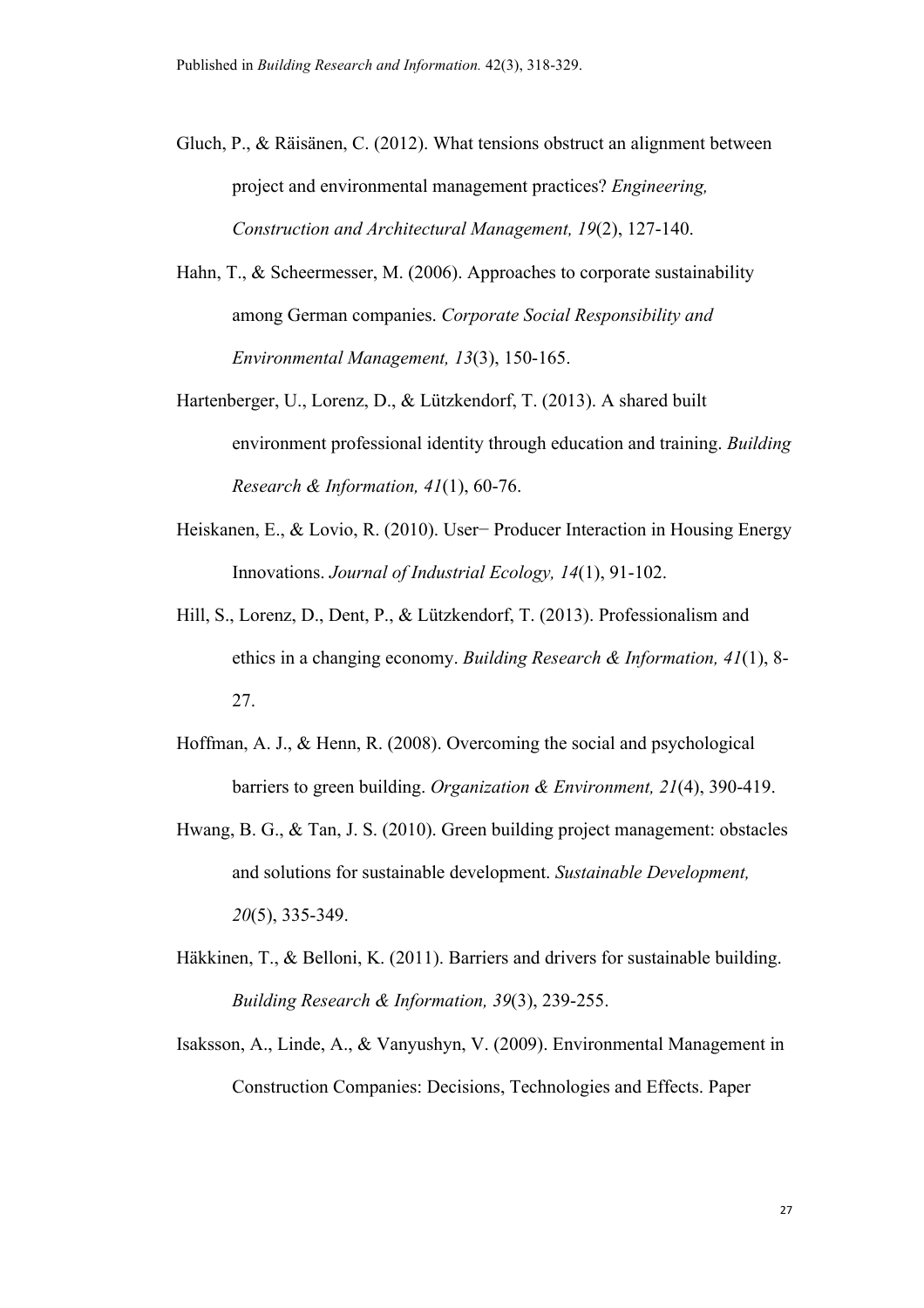presented at the 5th Nordic Conference on Construction Economics and organization, Reykjavik, Iceland, June, 10-12, 2009.

- Kaatz, E., Root, D., & Bowen, P. (2005). Broadening project participation through a modified building sustainability assessment. *Building Research & Information, 33*(5), 441-454.
- Kaatz, E., Root, D. S., Bowen, P. A., & Hill, R. C. (2006). Advancing key outcomes of sustainability building assessment. *Building Research & Information, 34*(4), 308-320.
- Kibert, C. J. (2007). The next generation of sustainable construction. *Building Research & Information, 35*(6), 595-601.
- Lee, S. Y., & Rhee, S.-K. (2007). The change in corporate environmental strategies: a longitudinal empirical study. *Management Decision, 45*(2), 196-216.
- Màlovics, G., Kanó, I. S., & Imreh, S.. (2011). Companies, stakeholders and corporate sustainability - Empirical insights from Hungary. In Burritt, Schaltegger, Bennett, Pohjola & Csutora (Eds.), *Environmental Management Accounting and Supply Chain Management* (pp. 131-150). London, UK: Springer.
- Marsh, R., Larsen, V. G., & Kragh, M. (2010). Housing and energy in Denmark: past, present, and future challenges. *Building Research & Information, 38*(1), 92-106.
- Mathur, V. N., Price, A. D., & Austin, S. (2008). Conceptualizing stakeholder engagement in the context of sustainability and its assessment. *Construction Management and Economics, 26*(6), 601-609.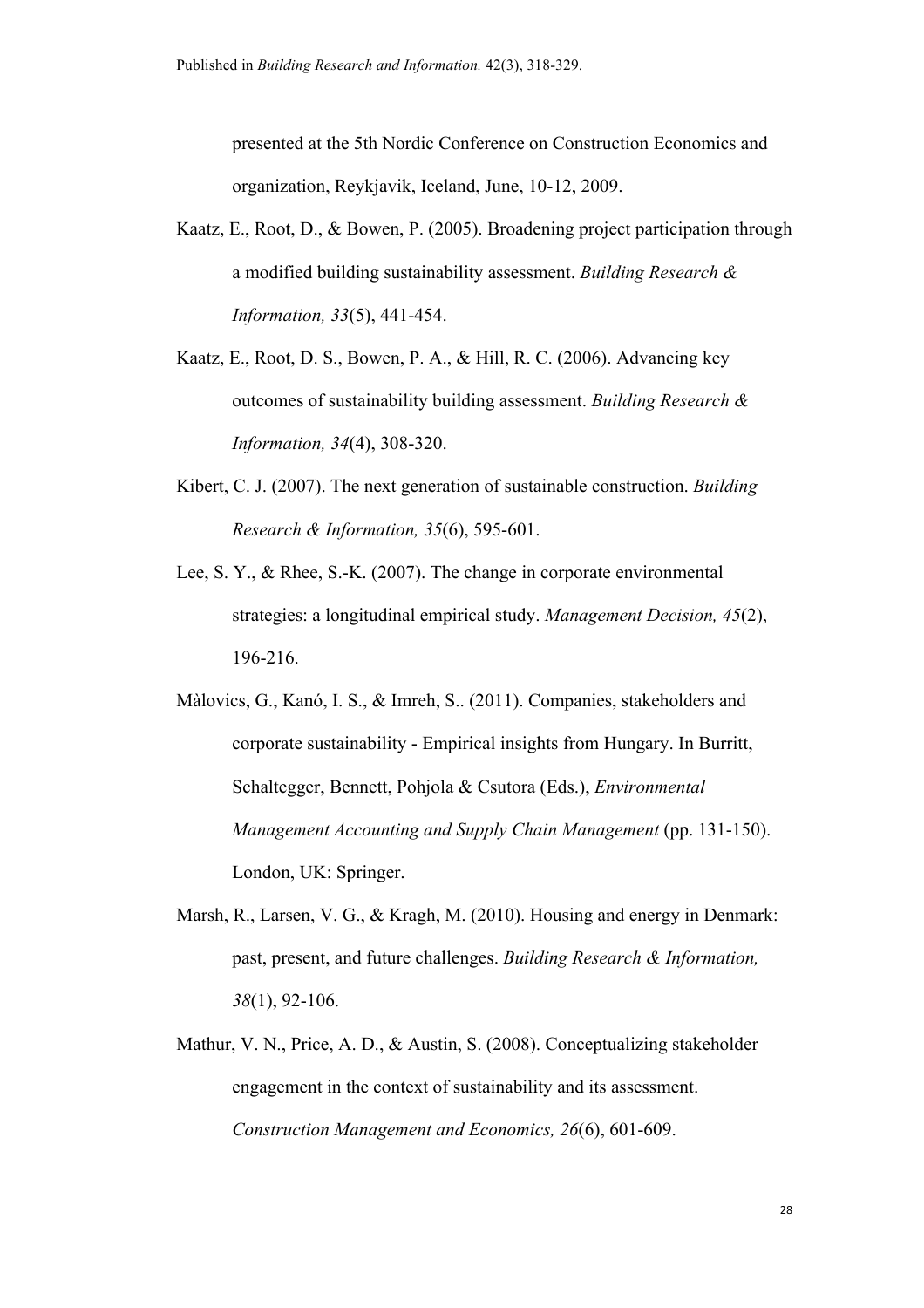- Messick, D. M. (1999). Alternative logics for decision making in social settings. *Journal of Economic Behavior & Organization, 39*(1), 11-28.
- Myers, D. (2005). A review of construction companies' attitudes to sustainability. *Construction Management and Economics, 23*(8), 781-785.
- Nilsson, A., & Hellström, D. (2001). *Miljöbarometern 2001.* Göteborg: HandelsConsulting AB, Report 2001-08-22.
- Oreszczyn, T., & Lowe, R. (2010). Challenges for energy and buildings research: objectives, methods and funding mechanisms. *Building Research & Information, 38*(1), 107-122.
- Pan, W., & Garmston, H. (2012). Building regulations in energy efficiency: Compliance in England and Wales. *Energy Policy, 45*, 594-605.
- Phua, F. T. T. (2013). Construction management research at the individual level of analysis: current status, gaps and future directions. *Construction Management and Economics, 31*(2), 167-179.
- Quist, J., Thissen, W., & Vergragt, P. J. (2011). The impact and spin-off of participatory backcasting: From vision to niche. *Technological Forecasting and Social Change, 78*(5), 883-897.
- Ryghaug, M., & Sørensen, K. H. (2009). How energy efficiency fails in the building industry. *Energy Policy, 37*(3), 984-991.
- Sayce, S., Ellison, L., & Parnell, P. (2007). Understanding investment drivers for UK sustainable property. *Building Research & Information, 35*(6), 629- 643.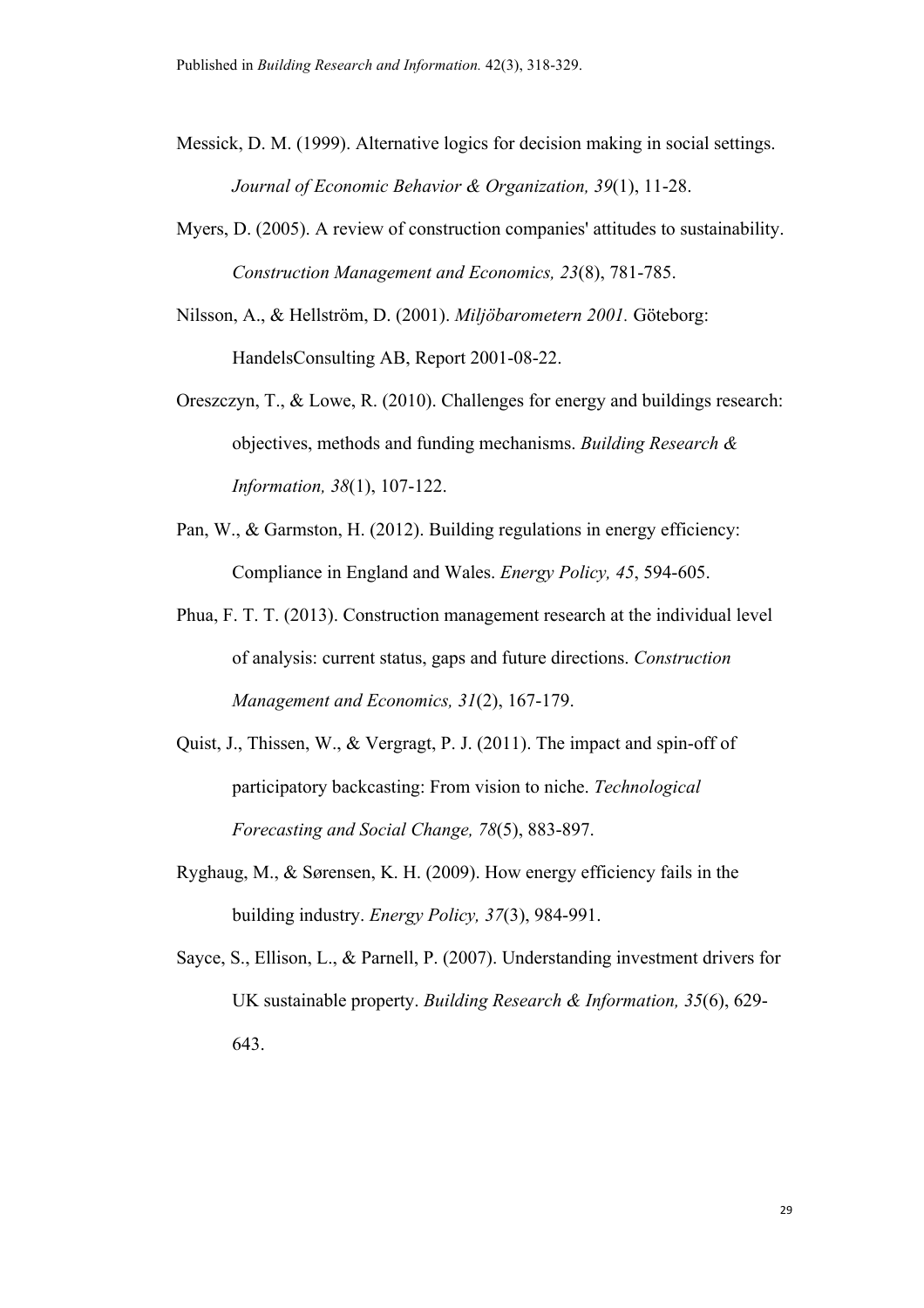- Son, H., Kim, C., Chong, W. K., & Chou, J.-S. (2009). Implementing sustainable development in the construction industry: Constructors' perspectives in the US and Korea. *Sustainable Development, 19*, 337-347.
- Summerfield, A., & Lowe, R. (2012). Challenges and future directions for energy and buildings research. *Building Research & Information, 40*(4), 391-400.
- Tenbrunsel, A. E., & Messick, D. M. (1999). Sanctioning systems, decision frames, and cooperation. *Administrative Science Quarterly, 44*(4), 684- 707.
- Terrvik, E. (1994). *Svenska miljöbarometern 1993 - The business environmental barometer* ). Göteborg: Gothenburg Research Institute, GRI Report 1994:4.
- Vergragt, P. J., & Brown, H. S. (2007). Sustainable mobility: from technological innovation to societal learning. *Journal of Cleaner Production, 15*(11), 1104-1115.
- Whyte, J., & Sexton, M. (2011). Motivations for innovation in the built environment: new directions for research. *Building Research & Information, 39*(5), 473-482.
- Zhang, X., Platten, A., & Shen, L. (2011). Green property development practice in China: costs and barriers. *Building and Environment, 46*(11), 2153-2160.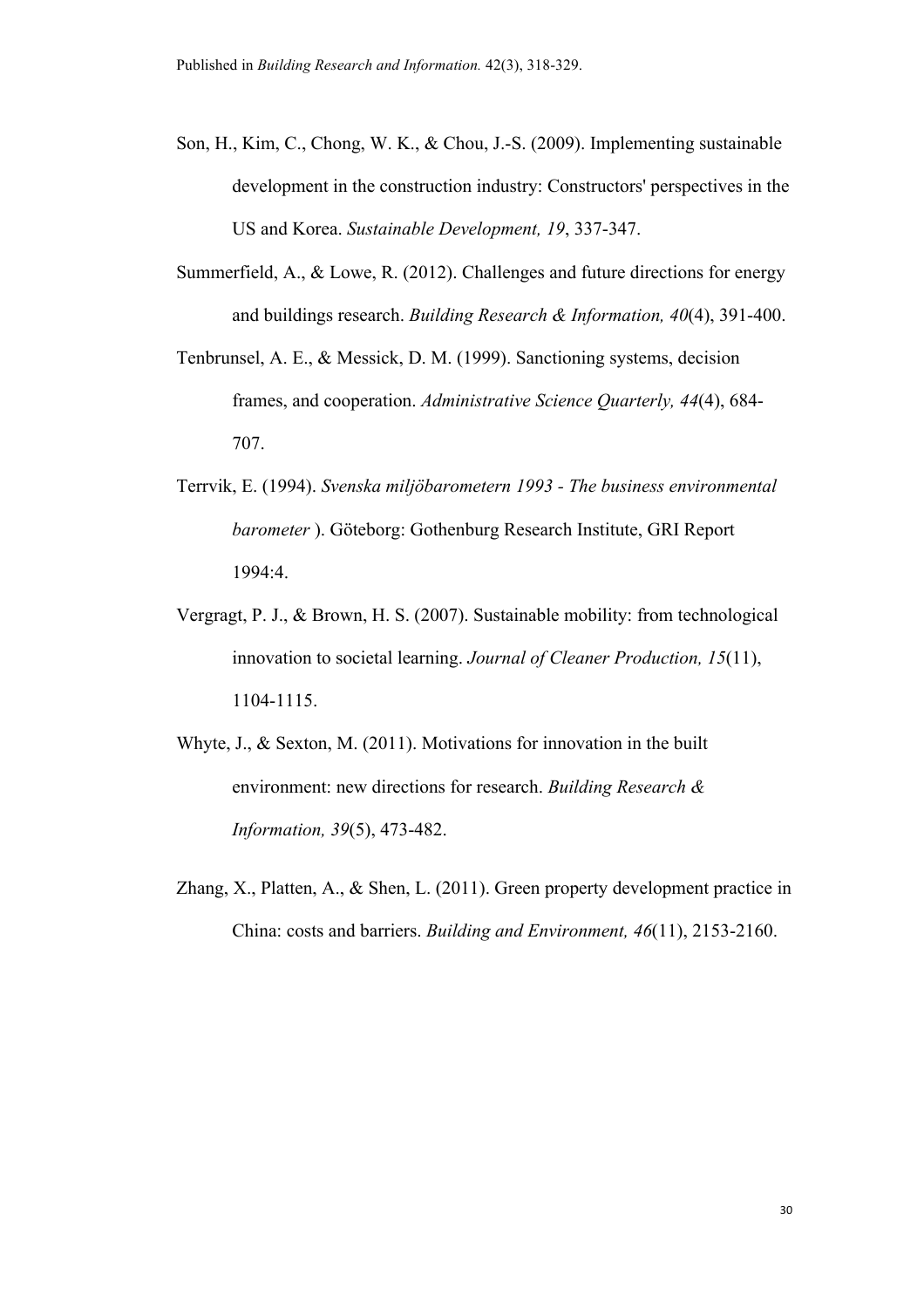| <b>Year of survey</b>                |                           | 2002                                  |                  | 2006         |                  |                  | $2010^1$    |                  |                  |                  |    |              |     |
|--------------------------------------|---------------------------|---------------------------------------|------------------|--------------|------------------|------------------|-------------|------------------|------------------|------------------|----|--------------|-----|
| Population                           | <b>Total</b>              | 534                                   |                  | 542          |                  |                  | 461         |                  |                  |                  |    |              |     |
| (companies)                          | Actor groups <sup>2</sup> | $\boldsymbol{A}$                      | $\boldsymbol{B}$ | $\mathcal C$ | $\boldsymbol{P}$ | $\boldsymbol{A}$ | B           | $\boldsymbol{C}$ | $\boldsymbol{P}$ | $\boldsymbol{A}$ | B  | $\mathcal C$ | P   |
|                                      |                           | 7                                     | 103              | 279          | 145              | 36               | 55          | 300              | 151              | 46               | 37 | 262          | 116 |
| Responses (no.                       | <b>Total</b>              | 217                                   |                  | 246          |                  |                  | 195         |                  |                  |                  |    |              |     |
| of answers)                          | <b>Actor groups</b>       | $\overline{4}$                        | 38               | 107          | 68               | 20               | 25          | 123              | 78               | 17               | 18 | 96           | 64  |
| <b>Response</b><br>rate              | <b>Total</b>              | 41                                    |                  | $45^3$       |                  | $42^3$           |             |                  |                  |                  |    |              |     |
| $(\%)$                               | <b>Actor groups</b>       | 57                                    | 37               | 38           | 47               | 56               | 46          | 41               | 52               | 37               | 49 | 37           | 55  |
| <b>Distribution of questionnaire</b> |                           | Mail                                  |                  | Mail         |                  |                  | e-mail      |                  |                  |                  |    |              |     |
| <b>Questionnaire form</b>            |                           | Paper                                 |                  | Paper        |                  |                  | Online form |                  |                  |                  |    |              |     |
| <b>Reminders</b>                     |                           | $\overline{1}^4$ (mail)<br>$3$ (mail) |                  | $4$ (e-mail) |                  |                  |             |                  |                  |                  |    |              |     |
| <b>Number of questions</b>           |                           | 32                                    |                  |              |                  | 31               |             |                  |                  | $23^{5}$         |    |              |     |

#### **Table 1** Data collection, population and response rate

*<sup>1</sup> Time of survey, December 2010 - March 2011. The survey is called 2010 survey as data collection started in 2010.*

*2 A=Architecture, B=Building Engineering and Design, C=Construction, P=Property and Real Estate*

*3 The surveys cover companies within architecture with at least 20 employees; the other actor groups cover companies with at least 50 employees.*<br><sup>4</sup> *Two reminders to the architect group* 

*4 Two reminders to the architect group 5 Questions related to company information were not needed since these were already available*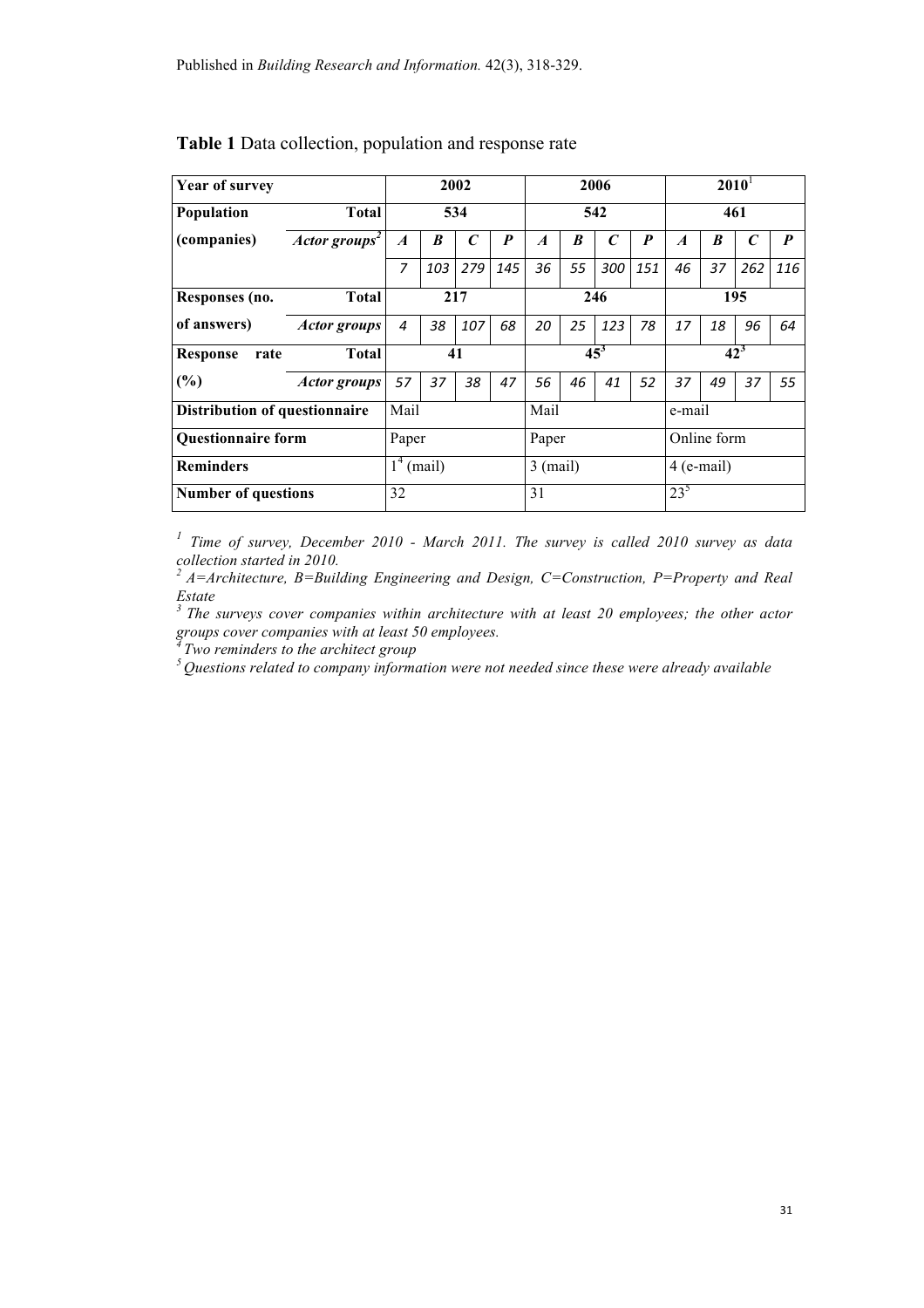**Table 2** Mean values of companies' rating of stakeholder influence on environmental activities in the company. The 5-point scale ranged from 1='not at all' over 3='quite some' to 5='very much'. Variables marked with \* indicate a significant difference at p<.05. *NOTE: By means of post hoc t-tests. The p value indicates that the likelihood that these differences have occurred by chance is less than 5 per cent.*

| <b>Stakeholder</b>              | 2002           | 2006 | 2010 |
|---------------------------------|----------------|------|------|
| Managers                        | 3,44           | 3,45 | 3,45 |
| Customer/client                 | 3,50           | 3,52 | 3,40 |
| Final customer                  | 3,20           | 3,11 | 3,23 |
| Employees                       | 3,18           | 3,08 | 3,15 |
| Banks*                          | 1,35           | 1,30 | 2,84 |
| Environmental organizations*    | 1,92           | 1,97 | 2,83 |
| The mother company              | 3,03           | 2,89 | 2,70 |
| Trade associations              | 2,53           | 2,57 | 2,58 |
| European regulators*            | 1,80           | 2,24 | 2,57 |
| Competitors                     | 2,52           | 2,41 | 2,43 |
| Accountants*                    | 1,63           | 1,85 | 2,39 |
| Mass media*                     | 1,96           | 1,86 | 2,37 |
| National authorities/regulators | 2,57           | 2,68 | 2,37 |
| Environmental authorities*      | 2,71           | 2,72 | 2,33 |
| Suppliers                       | 2,29           | 2,31 | 2,30 |
| Consumer/tenants                | 2,42           | 2,36 | 2,13 |
| Research institutions*          | 1,72           | 1,64 | 2,12 |
| Local citizens/groups*          | 1,58           | 1,54 | 2,07 |
| Owners/Shareholders*            | 2,76           | 2,78 | 1,93 |
| Politicians                     | $\blacksquare$ | 1,81 | 1,64 |
| Unions                          | 1,75           | 1,58 | 1,63 |
| Financial analytics*            | $\overline{a}$ | 1,26 | 1,42 |
| Insurance companies*            | 1,35           | 1,54 | 1,42 |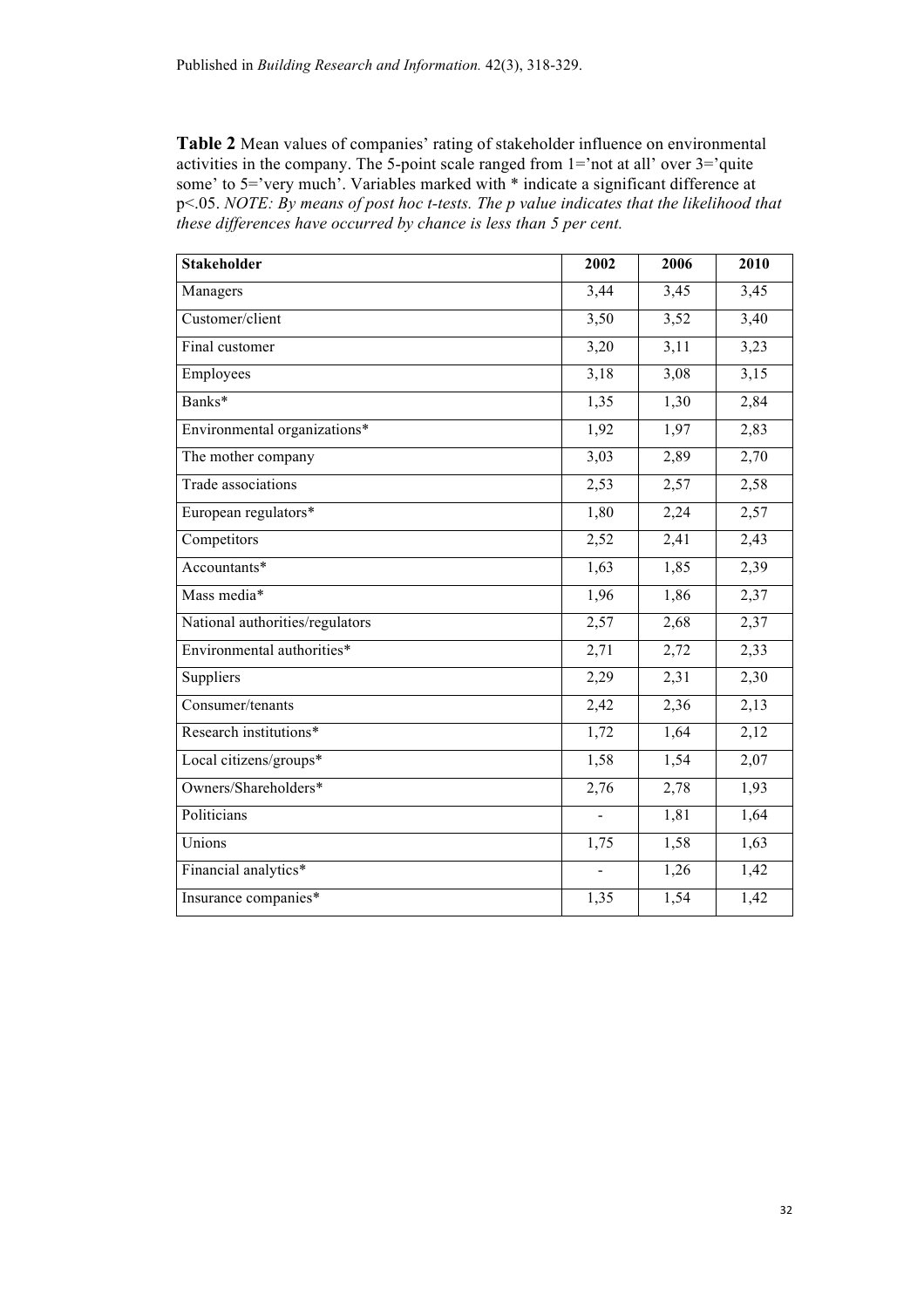Table 3 Frequencies in percent of companies' environmental activities of a technical nature. Variables marked with \* indicate a significant difference at *p*<.05 between year 2006 and 2010. *NOTE: The frequencies were subjected to Chi<sup>2</sup> -tests in order to for significant differences as function year.*

| <b>Environmental Activity</b>                   | 2002            | 2006            | 2010            |
|-------------------------------------------------|-----------------|-----------------|-----------------|
| Waste separation*                               | 87              | 90              | 95              |
| Material recycling within the company*          | 62              | 62              | 86              |
| Reduced energy use of transports*               | 49              | 52              | 85              |
| Reduced energy use in production*               | 35              | 45              | 85              |
| Actions to reduce solid waste*                  | 54              | 67              | 84              |
| Reduced travelling*                             | $\overline{a}$  | 34              | 83              |
| Environmental projects re. products/services*   | 55              | 57              | 82              |
| Substitution of hazardous inputs                | 63              | 75              | 81              |
| Substitution of non-renewable materials*        | 37              | ÷,              | 76              |
| Reduced energy use of products/services*        | 42              |                 | 75              |
| Implementation of cleaner technology*           | 34              | 41              | 67              |
| Reduced material use of products/services*      | 32              | 32              | 67              |
| Space management*                               | 35              | 38              | 66              |
| Actions to reduce emission to air*              | 43              | 40              | 64              |
| Actions to reduce noise*                        | 44              | 35              | 59              |
| Reduced water use in production*                | $\overline{19}$ | $\overline{21}$ | $\overline{51}$ |
| Selective demolition*                           | 46              | 41              | 49              |
| Green open spaces to foster biological variety* | $\overline{a}$  | 18              | 41              |
| Actions to reduce emission to surface water*    | 15              | 14              | 31              |
| Re-use of waste from other companies*           | 12              | 9               | 29              |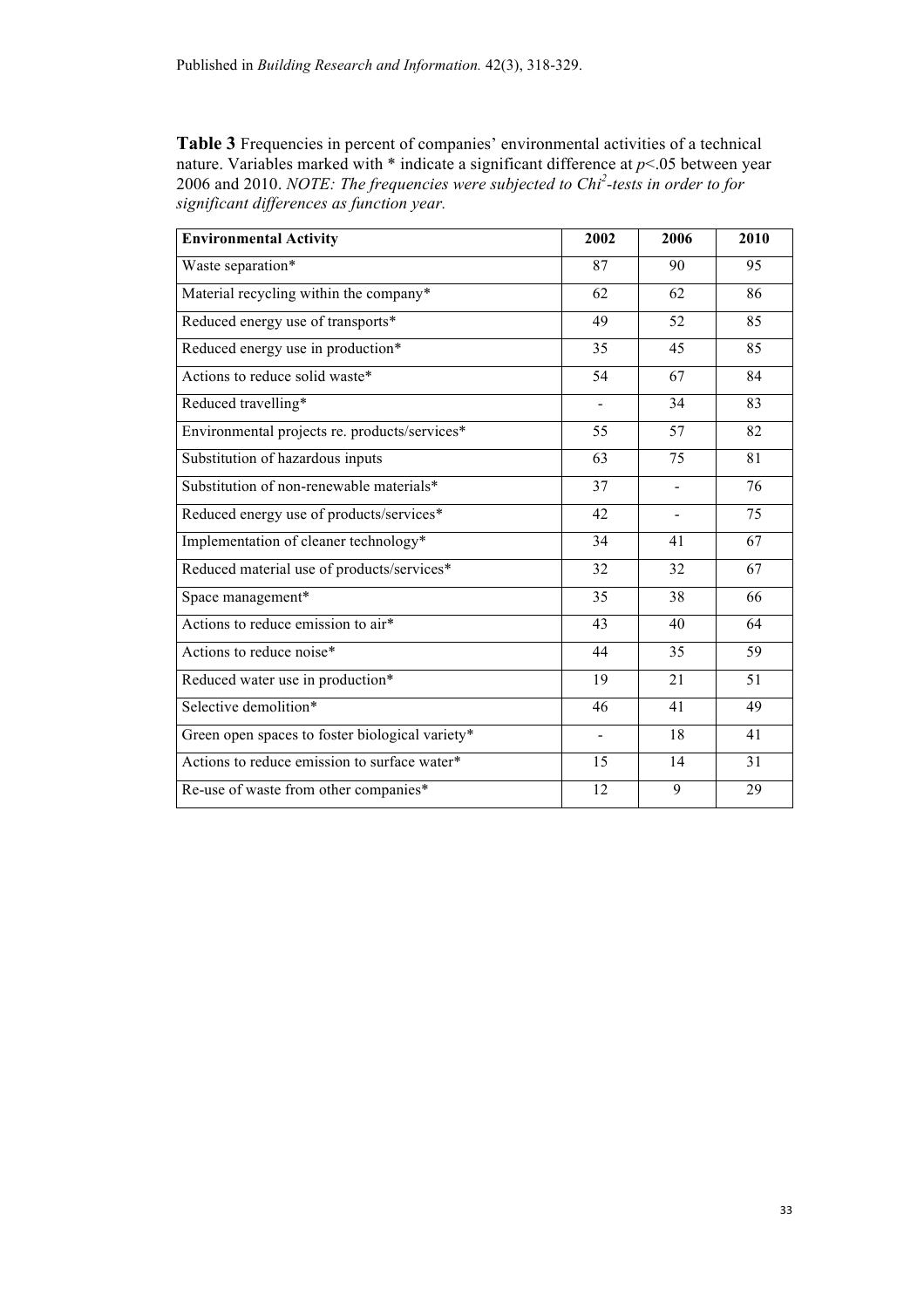**Table 4** Frequencies in percent of companies' environmental management activities related to an EMS. Activities marked with  $*$  are significant at  $p$ <.05. *NOTE: The frequencies were subjected to Chi<sup>2</sup> -tests in order to for significant differences as function year.*

| <b>Environmental management activity</b>                 | 2002 | 2006 | 2010 |
|----------------------------------------------------------|------|------|------|
| Routines to secure the observance of env. laws*          | 74   | 81   | 88   |
| Measurable environmental goals*                          | 69   | 76   | 84   |
| Established an order of accountability*                  | 69   | 83   | 83   |
| Environmental audits*                                    | 49   | 64   | 70   |
| HSE data annual report*                                  | 36   | 50   | 61   |
| Environmental indicators to measure env. performance*    | 25   | 35   | 52   |
| Benchmarking*                                            | 25   | 26   | 39   |
| Written environmental policy                             | 91   | 93   | 94   |
| Environmental goals as a part of continuous improvements | 71   | 80   | 82   |
| Plan of action to achieve environmental goals            |      | 71   | 80   |
| Env. considerations integrated in strategic decisions    |      | 72   | 77   |
| Environmental training program                           | 67   | 65   | 67   |
| Initial environmental review                             | 75   | 71   | 67   |
| Separate HSE report                                      | 21   | 23   | 26   |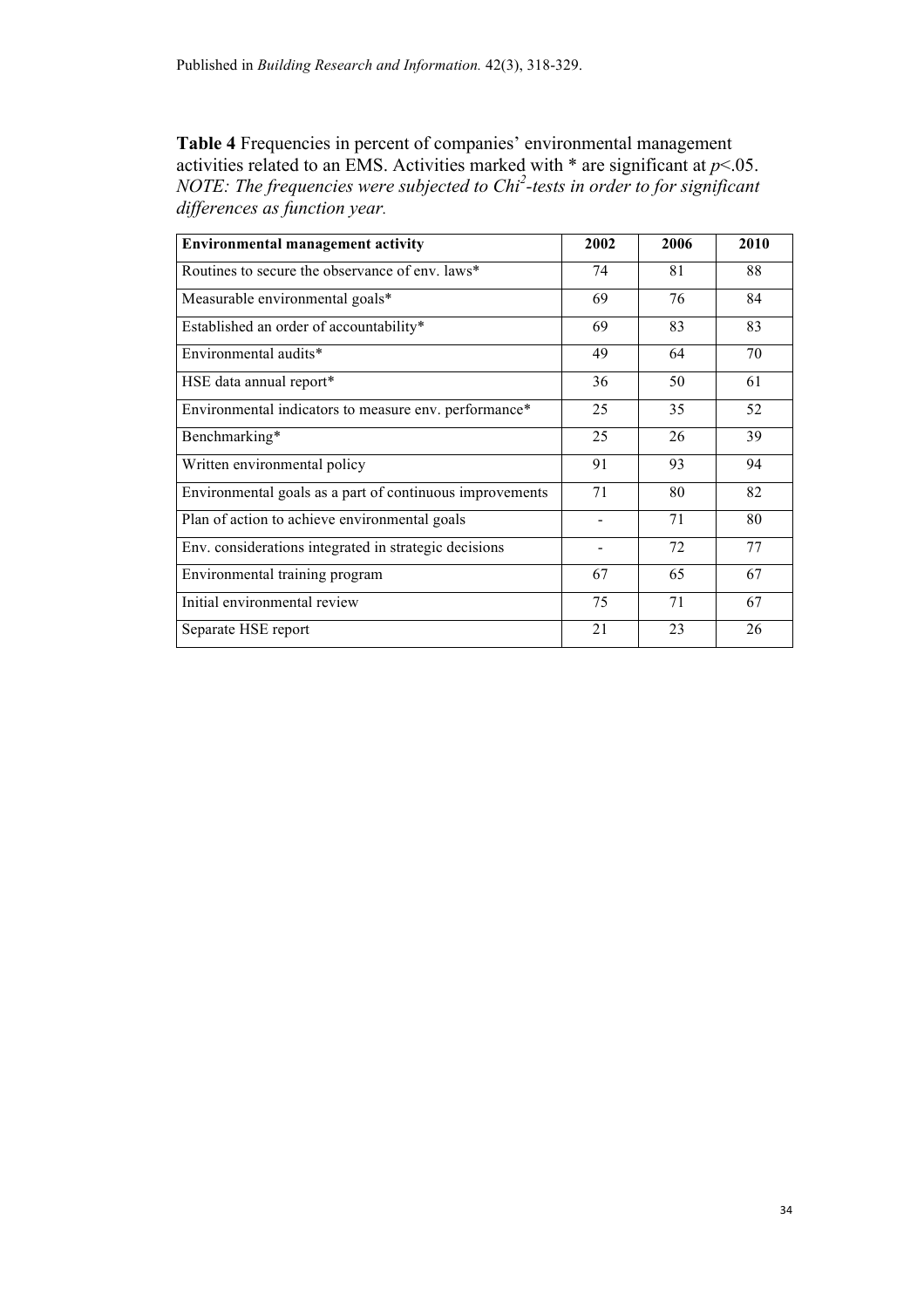Table 5 Frequencies in percent of companies' environmental management activities related to purchasing and market. Activities marked with \* are significant at *p*<.05. *NOTE: The frequencies were subjected to Chi<sup>2</sup> -tests in order to for significant differences as function year.*

| <b>Environmental management activity</b>   | 2002 | 2006 | 2010 |
|--------------------------------------------|------|------|------|
| Implementation of checklists & guidelines* | 51   | 63   | 85   |
| Collaboration projects*                    | 33   | 24   | 53   |
| Energy declarations*                       |      | 35   | 51   |
| Use of LCA*                                | 15   | 14   | 32   |
| Eco-labelling*                             | 14   | 14   | 23   |
| Green marketing*                           | 11   | 8    | 20   |
| Environmental demands on suppliers*        | 79   | 87   | 76   |
| Building product declarations*             |      | 50   | 24   |
| Environmental evaluation of suppliers      | 76   | 81   | 73   |
| Environmental information to customers     | 46   | 50   | 47   |
| Environmental declarations                 |      | 44   | 36   |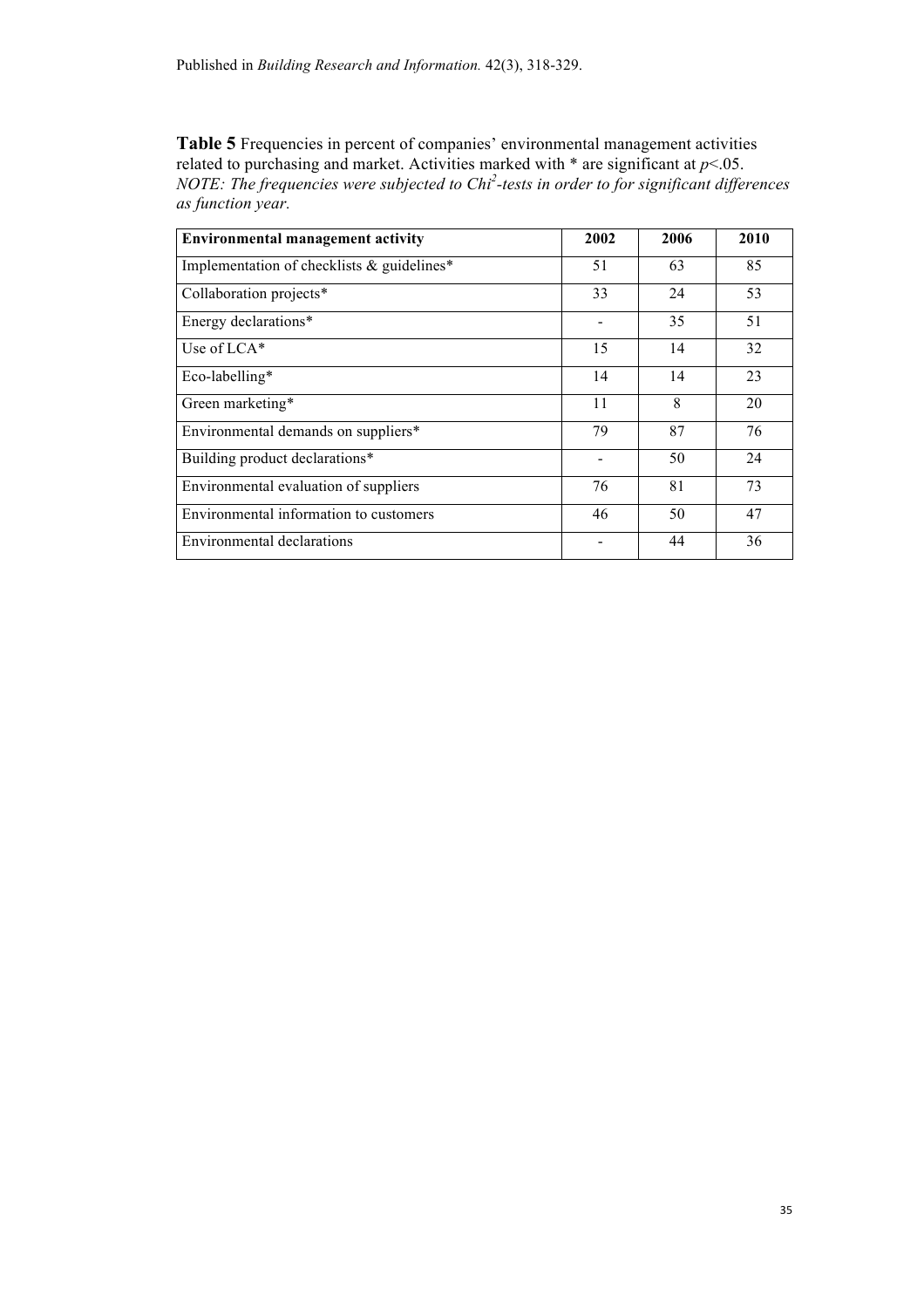**Table 6** Mean values of effects of environmental activities on business. The scale ranges from 1='very negative' over 3='no effect' to 5='very positive'. The variables marked with \* indicate a significant difference. *NOT: The differences was tested by means of ttest and significant at p<.05*.

| <b>Effects on business</b>       | 2002 | 2006 | 2010 |
|----------------------------------|------|------|------|
| Company image*                   | 3,86 | 3,88 | 4,03 |
| Management satisfaction*         | 3,75 | 3,67 | 3,87 |
| Personnel satisfaction*          | 3,64 | 3,69 | 3,81 |
| Owners/shareholders satisfaction | 3,60 | 3,57 | 3,71 |
| Long-term profit                 | 3,61 | 3,54 | 3,68 |
| Product image*                   | 3,50 | 3,52 | 3,68 |
| Competitive advantages           | 3,64 | 3,59 | 3,65 |
| Sales                            | 3,44 | 3,42 | 3,51 |
| Recruitment*                     | 3,35 | 3,33 | 3,50 |
| Market advantages                | 3,41 | 3,38 | 3,47 |
| Cost savings                     | 3,28 | 3,35 | 3,45 |
| Market shares                    | 3,35 | 3,27 | 3,37 |
| Productivity                     | 3,25 | 3,11 | 3,20 |
| Improved terms of insurance      | 3,10 | 3,12 | 3,13 |
| Short-term profit                | 3,02 | 3,04 | 3,13 |
| Improved terms of bank loans     | 3,07 | 3,06 | 3,09 |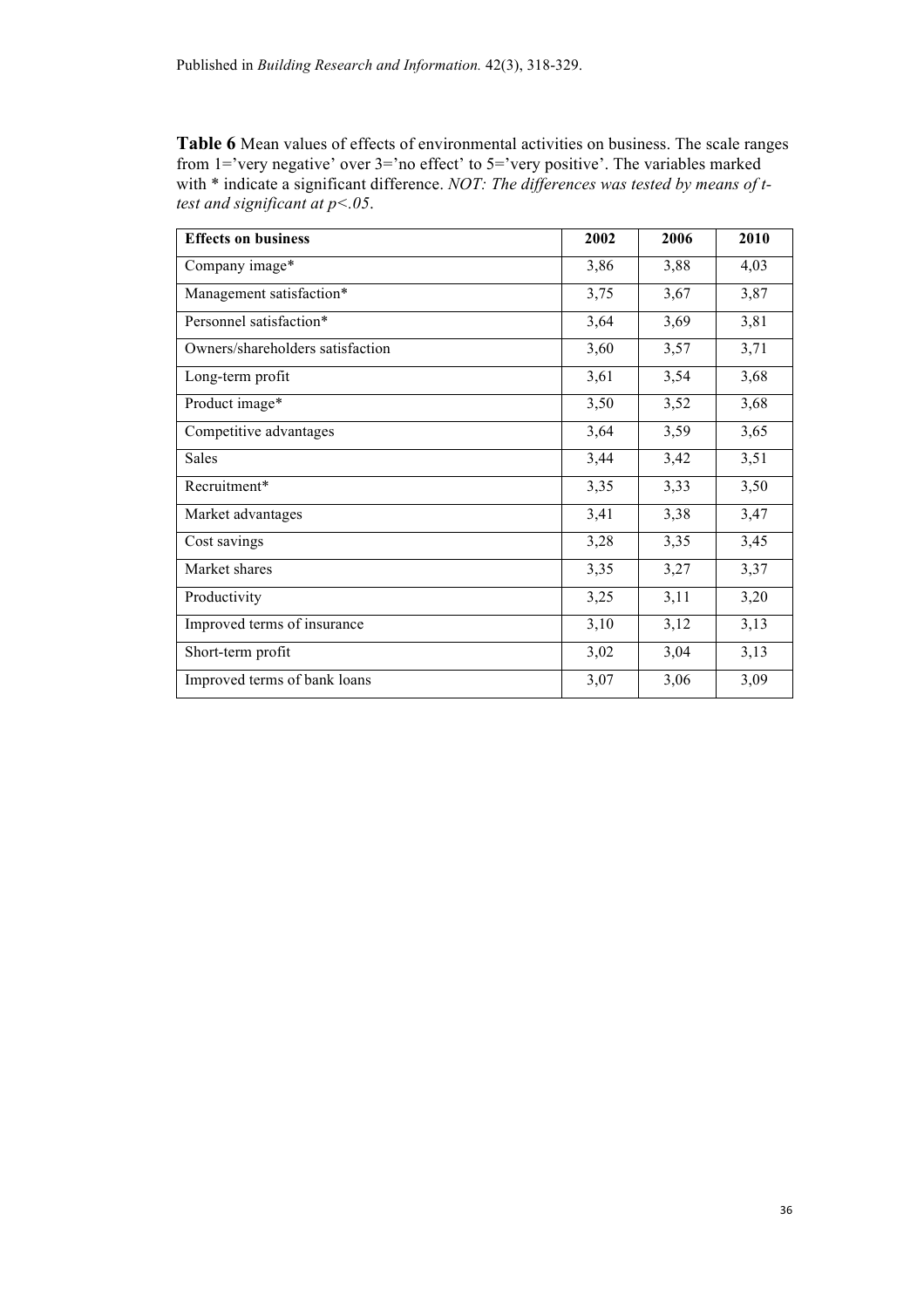**Table 7** Mean values of perceived obstacles that have influenced environmental activities in the companies. The scale ranges from  $1 =$ "not at all" over  $3 =$ "some" to  $5 =$ "much". The variables marked with \* indicate a significant difference. *NOTE: The differences was tested by means of t-test and significant at p<.05*.

| <b>Obstacles</b>                                   | 2002           | 2006 | 2010              |
|----------------------------------------------------|----------------|------|-------------------|
| External obstacles                                 |                |      |                   |
| Lack of willingness to cooperate from suppliers*   | 1,94           | 2,10 | 2,77              |
| No competitive advantages*                         | 2,29           | 2,58 | 2,76              |
| No demand for green products/services*             | 2,33           | 2,56 | 2,74              |
| No regulatory incentives*                          | 2,03           | 2,04 | 2,46              |
| No technical solutions available*                  | 1,99           | 2,03 | 2,41              |
| Lack of willingness to cooperate from customer*    | 1,94           | 2,07 | 2,39              |
| Lack relevant information                          |                | 2,06 | 2,17              |
| Lack of reliable information*                      | 1,84           | 2,00 | 2,12              |
| Lack of clear regulations                          | 2,09           | 2,14 | $\overline{2,11}$ |
| Lack of willingness to cooperate within the sector | 1,82           | 1,94 | 2,10              |
| No regulations                                     | 1,76           | 1,65 | 2,06              |
| Cultural heritage demands*                         |                | 1,49 | 1,75              |
| Internal obstacles                                 |                |      |                   |
| Too costly*                                        | 2,32           | 2,41 | 2,81              |
| Lack of educated personnel                         | 2,31           | 2,36 | 2,51              |
| Lack of knowledge on available tools               | 2,10           | 2,23 | 2,36              |
| Lack of financial resources                        | 2,11           | 2,14 | 2,32              |
| Insufficient organizational structure              |                | 2,17 | 2,15              |
| <b>Communication difficulties</b>                  | $\blacksquare$ | 2,00 | 2,05              |
| Lack of management support                         | 1,95           | 2,07 | 2,01              |
| Counteracting organizational structure             |                | 1,74 | 1,89              |